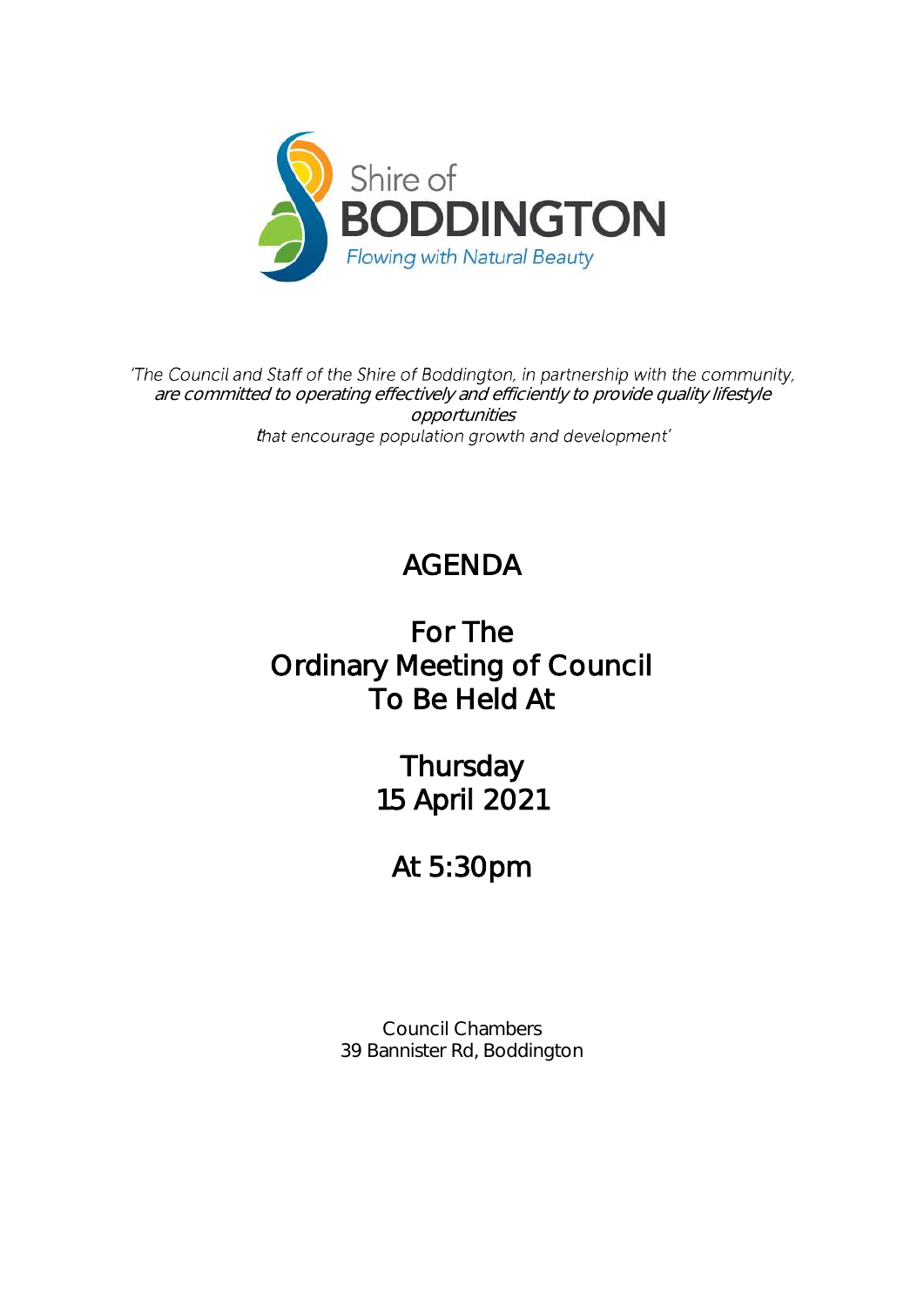# DISCI AIMER

No responsibility whatsoever is implied or accepted by the Shire of Boddington for any act, omission or statement or intimation occurring during Council/Committee meetings or during formal/informal conservations with staff. The Shire of Boddington disclaims any liability for any loss whatsoever and howsoever caused arising out of reliance by any person or legal entity on any such act, omission or statement or intimation occurring during Council/Committee meetings or discussions. Any person or legal entity who acts or fails to act in reliance upon any statement does so at that person's or legal entity's own risk.

In particular and with derogating in any way from the broad disclaimer above, in any discussion regarding any planning application or application for a licence, any statement or limitation of approval made by a member or officer of the Shire of Boddington during the course of any meeting is not intended to be and is not taken as notice or approval from the Shire of Boddington. The Shire of Boddington warns that anyone who has an application lodged with the Shire of Boddington must obtain and only should rely on WRITTEN CONFIRMATION of the outcome of that application and any conditions attaching to the decision made by the Shire of Boddington in respect of the application.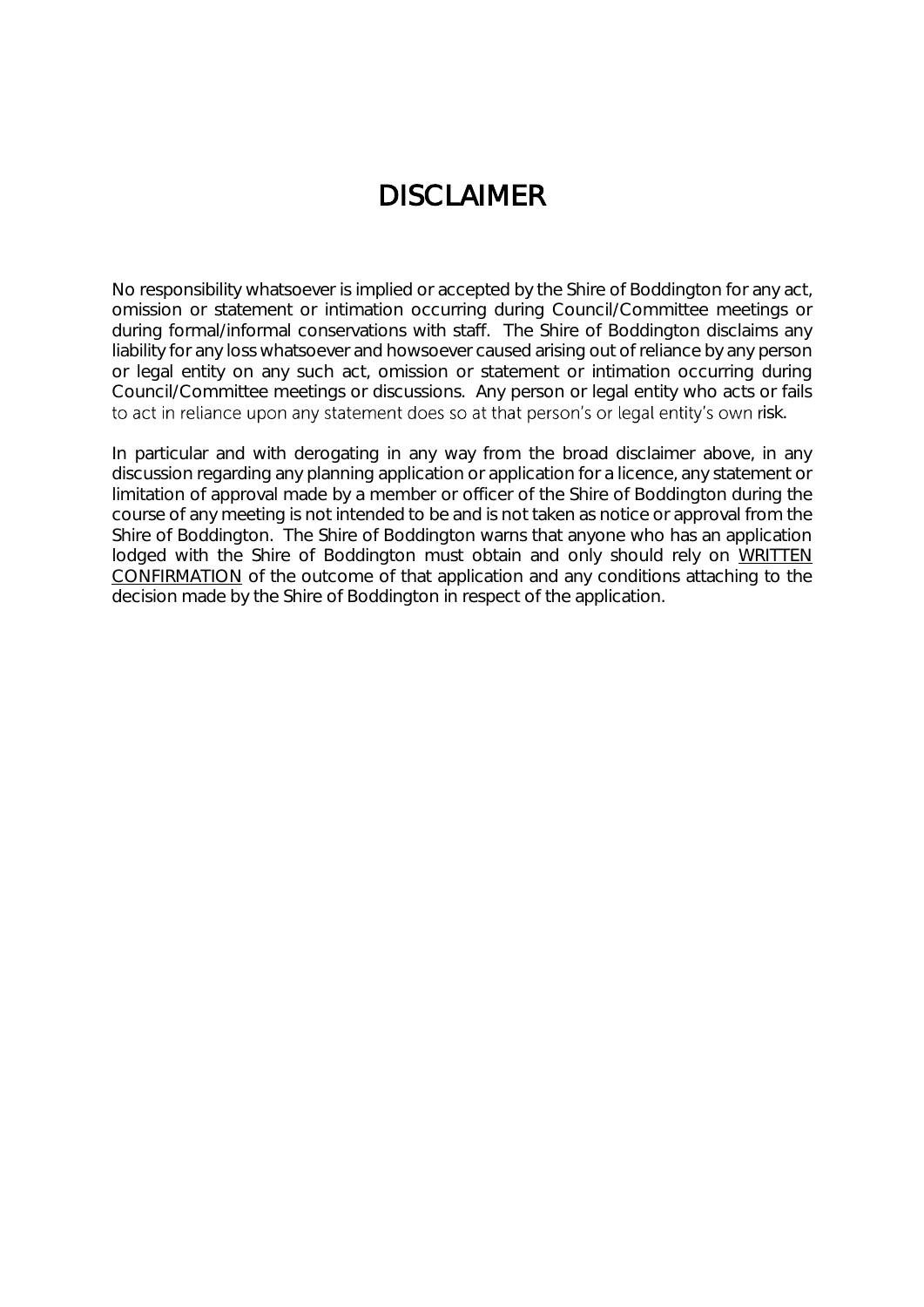## Agenda

| 1.              |                                                                                   |  |
|-----------------|-----------------------------------------------------------------------------------|--|
| 2.              |                                                                                   |  |
| 2.1.1           |                                                                                   |  |
| 2.1.2           |                                                                                   |  |
| 2.1.3           |                                                                                   |  |
| 3.              |                                                                                   |  |
| 4.              |                                                                                   |  |
| 4.1             |                                                                                   |  |
| 4.2             |                                                                                   |  |
| 4.3             |                                                                                   |  |
| 5.              |                                                                                   |  |
| 6.              |                                                                                   |  |
| 6.1.1           |                                                                                   |  |
| 6.1.2           |                                                                                   |  |
| 7.              | ANNOUNCEMENTS BY PRESIDING MEMBER WITHOUT DISCUSSION: 5                           |  |
| 8.              |                                                                                   |  |
| 8.1             |                                                                                   |  |
| 8.2             |                                                                                   |  |
| 8.2.1           |                                                                                   |  |
| 8.2.2           |                                                                                   |  |
| 8.3             | PRINCIPAL ENVIRONMENTAL HEALTH OFFICER/BUILDING SURVEYOR:  10                     |  |
| 8.4             |                                                                                   |  |
| 8.5             |                                                                                   |  |
| 8.6             |                                                                                   |  |
| 8.6.1           |                                                                                   |  |
|                 | 8.6.2 Actions Performed Under Delegated Authority for the Month of March 2021  12 |  |
|                 | 8.6.3 LOAF Application - Returned Service League Boddington Sub-Branch15          |  |
|                 |                                                                                   |  |
| 9.              | ELECTED MEMBERS' MOTION OF WHICH PREVIOUS MOTION HAS BEEN GIVEN:  21              |  |
| 10 <sub>1</sub> | URGENT BUSINESS WITHOUT NOTICE WITH THE APPROVAL OF THE PRESIDENT OR              |  |
|                 |                                                                                   |  |
|                 |                                                                                   |  |
| 11.             |                                                                                   |  |
|                 |                                                                                   |  |
| 12.             |                                                                                   |  |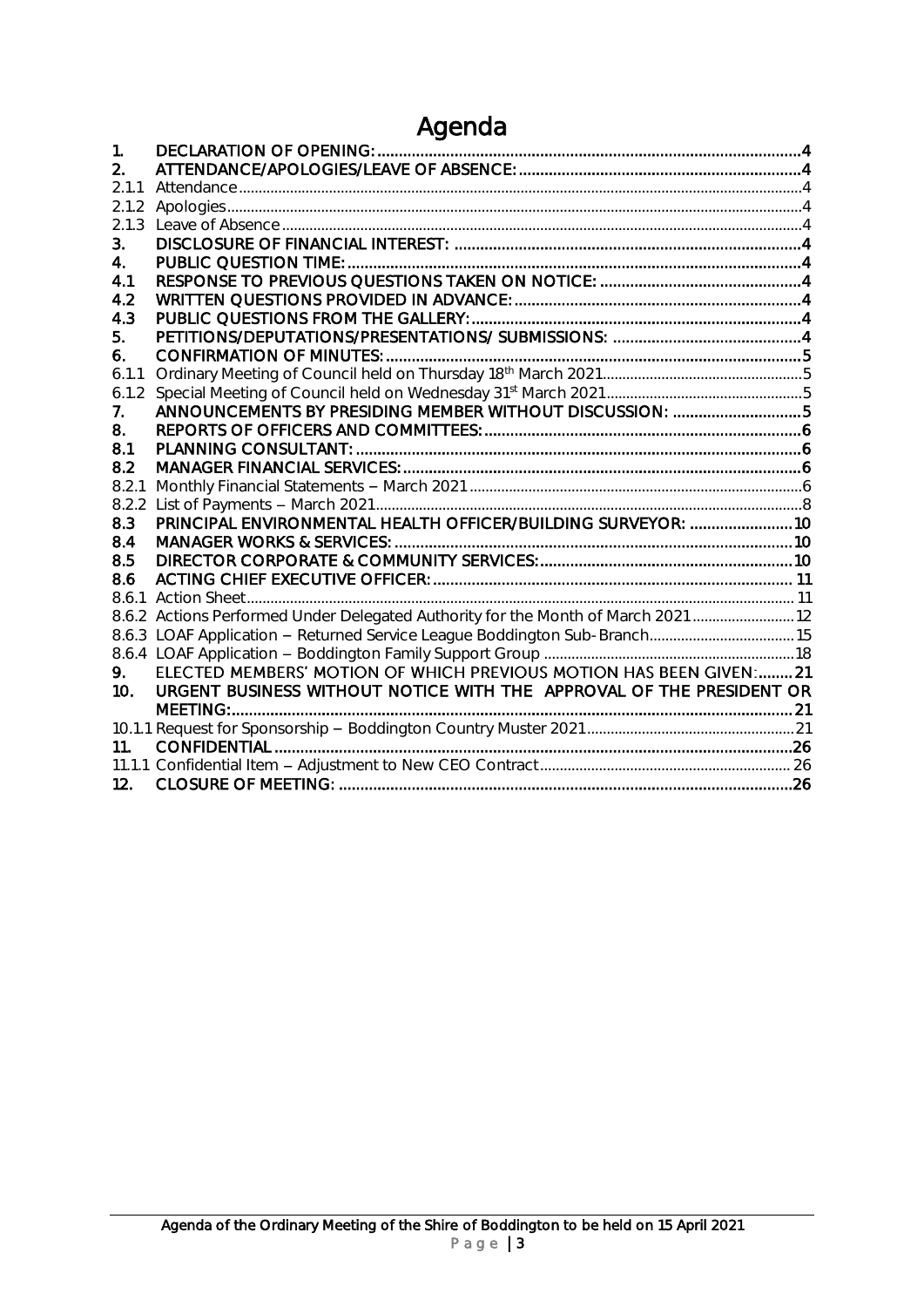## <span id="page-3-0"></span>1. DECLARATION OF OPENING:

I acknowledge that this meeting is being held on the traditional lands of the Noongar people.

## <span id="page-3-1"></span>2. ATTENDANCE/APOLOGIES/LEAVE OF ABSENCE:

<span id="page-3-2"></span>

| $\sim$ 4 4 | Attendance |  |  |
|------------|------------|--|--|

<span id="page-3-3"></span>

|  | $\sqrt{2}$<br>_<br>$- \cdot \cdot -$ |
|--|--------------------------------------|
|--|--------------------------------------|

<span id="page-3-4"></span>

| 2.1.3 | Leave of Absence |  |
|-------|------------------|--|

## <span id="page-3-5"></span>3. DISCLOSURE OF FINANCIAL INTEREST:

Nil at this time.

## <span id="page-3-6"></span>4. PUBLIC QUESTION TIME:

## <span id="page-3-7"></span>4.1 RESPONSE TO PREVIOUS QUESTIONS TAKEN ON NOTICE:

## <span id="page-3-8"></span>4.2 WRITTEN QUESTIONS PROVIDED IN ADVANCE:

Nil at this time.

## <span id="page-3-9"></span>4.3 PUBLIC QUESTIONS FROM THE GALLERY:

## <span id="page-3-10"></span>5. PETITIONS/DEPUTATIONS/PRESENTATIONS/ SUBMISSIONS:

Nil at this time.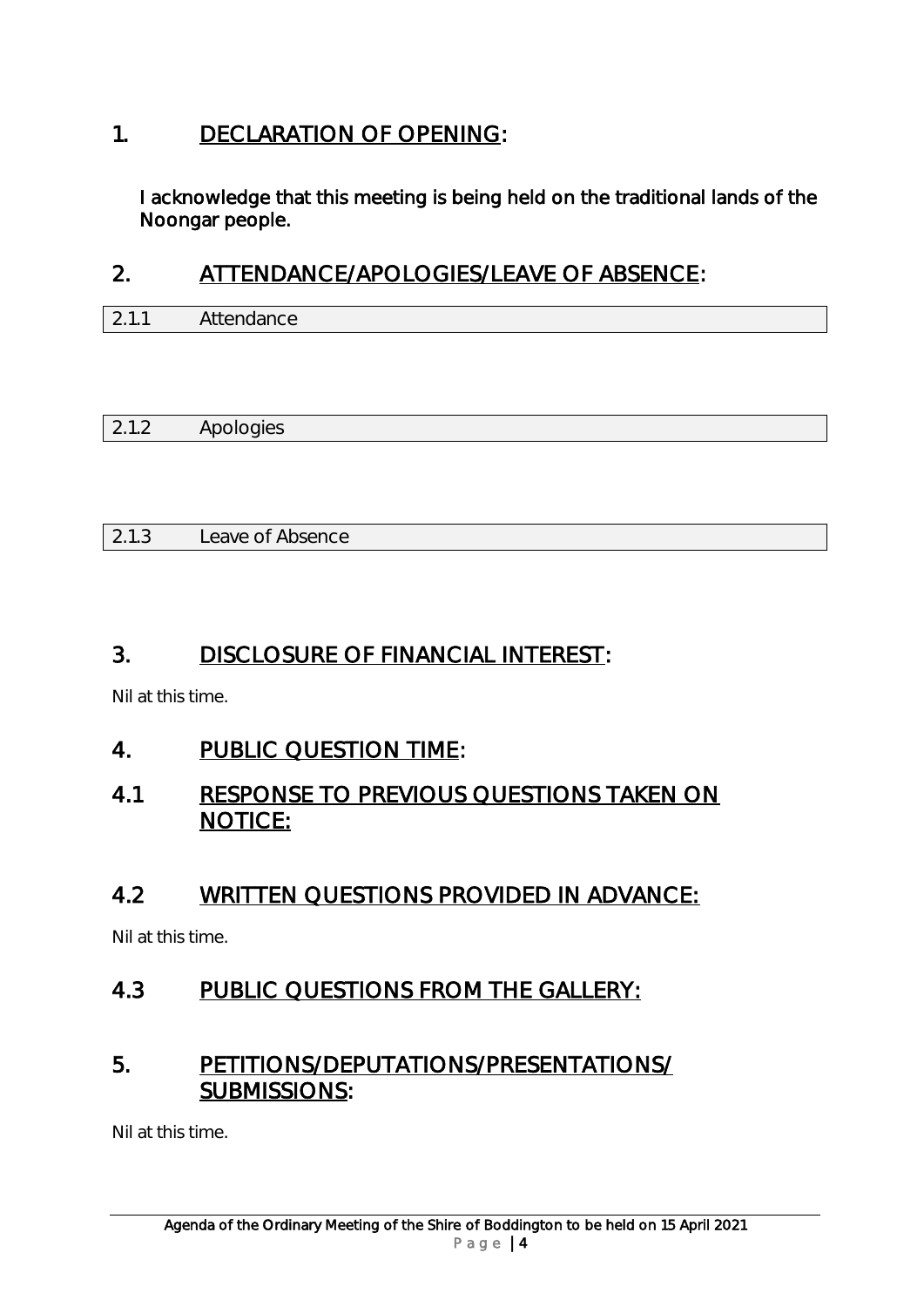## <span id="page-4-0"></span>6. CONFIRMATION OF MINUTES:

<span id="page-4-1"></span>6.1.1 Ordinary Meeting of Council held on Thursday 18th March 2021

That the minutes of the Ordinary Meeting of Council held on Thursday 18<sup>th</sup> March 2021 be confirmed as a true record of proceedings.

<span id="page-4-2"></span>6.1.2 Special Meeting of Council held on Wednesday 31st March 2021

That the minutes of the Special Meeting of Council held on Wednesday 31<sup>st</sup> March 2021 be confirmed as a true record of proceedings.

## <span id="page-4-3"></span>7. ANNOUNCEMENTS BY PRESIDING MEMBER WITHOUT DISCUSSION:

Nil at this time.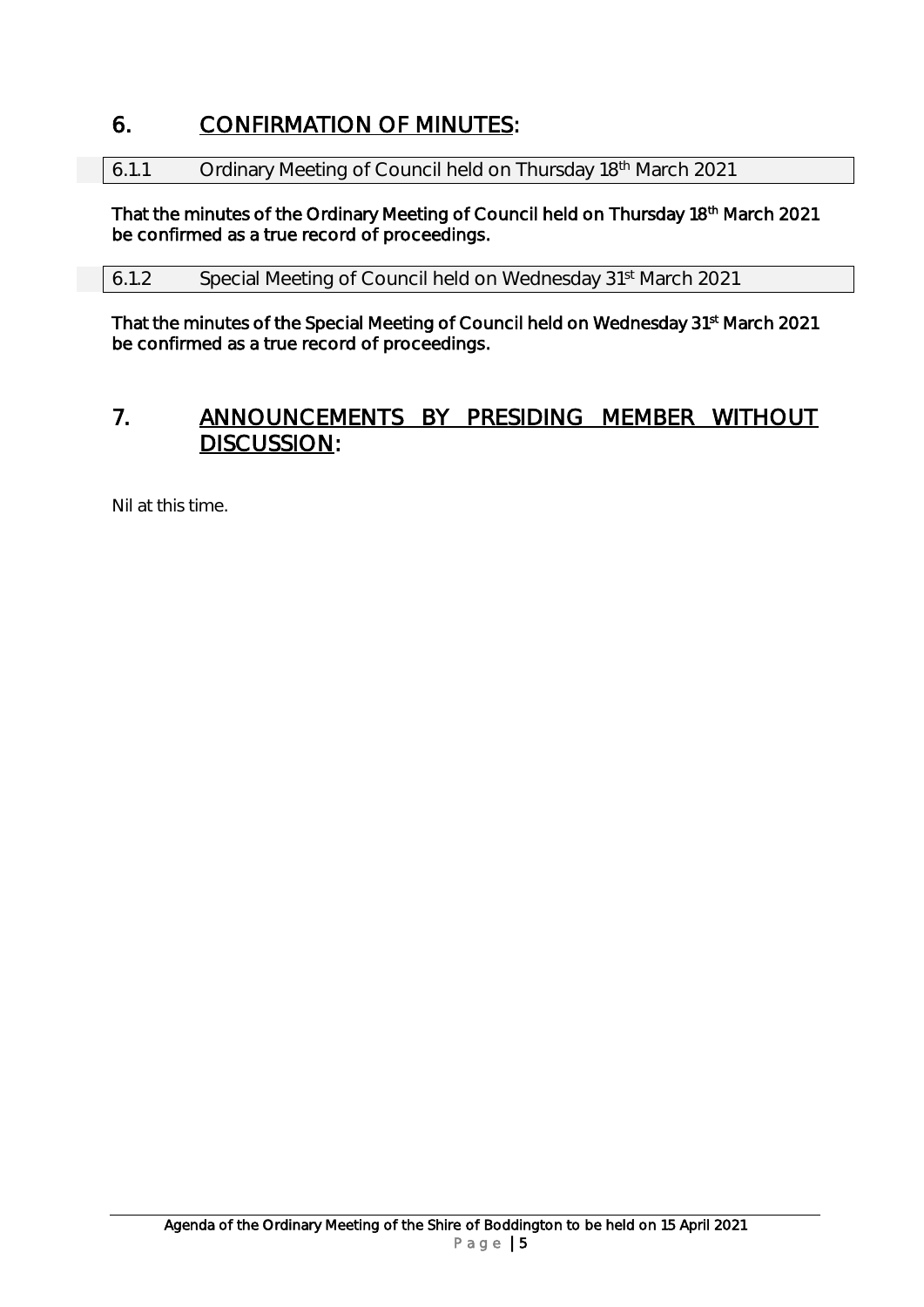## <span id="page-5-0"></span>8. REPORTS OF OFFICERS AND COMMITTEES:

## <span id="page-5-1"></span>8.1 PLANNING CONSULTANT:

Nil at this time.

## <span id="page-5-2"></span>8.2 MANAGER FINANCIAL SERVICES:

#### <span id="page-5-3"></span>8.2.1 Monthly Financial Statements - March 2021

| Disclosure of Interest: | Nil                                                                   |
|-------------------------|-----------------------------------------------------------------------|
| Date:                   | 8 April 2021                                                          |
| Author:                 | D Long – Finance Consultant                                           |
| Attachments:            | 8.2.1A Monthly Financial Statements March 2021 (under separate cover) |
|                         |                                                                       |

#### Summary

The Monthly Financial Report for 31 March 2021 is presented for Councils consideration.

#### Background

The Local Government Act 1995 and the Local Government (Financial Management) Regulations 1996 require local governments to prepare monthly reports containing the information that is prescribed.

#### Comment

The Shire prepares the monthly financial statements in the statutory format along with other supplementary financial reports consisting of:

- (a) Statement of Comprehensive Income by Function/Program;
- (b) Statement of Comprehensive Income by Nature/Type;
- (c) Statement of Financial Activity;
- (d) Summary of Net Current Asset Position;
- (e) Statement of Explanation of Material Variances;
- (f) Statement of Financial Position;
- (g) Statement of Cash Flows;
- (h) Detailed Operating and Non-Operating Schedules;
- (i) Statement of Cash Back Reserves; and
- (j) Loan Borrowings Statement.

#### MATERIAL VARIANCE COMMENTARY ON YEAR TO DATE SEPTEMBER 2020

Regulation 34 of the Local Government (Financial Management) Regulations 1996 require local governments to prepare annual budget estimates and month by month budget estimates so that comparatives can be made to Year to Date (YTD) Actual amounts of expenditure, revenue and income. Attached to this report is a copy of the month by month cumulative budget estimates, set out in the Statement of Financial Activity format.

At its budget meeting, Council adopted a material variance threshold of \$10,000 or 10%. For interpretation purposes, this means any variance at Function/Program level that is greater than 10% and exceeds \$10,000 in value is reported on and commentary is provided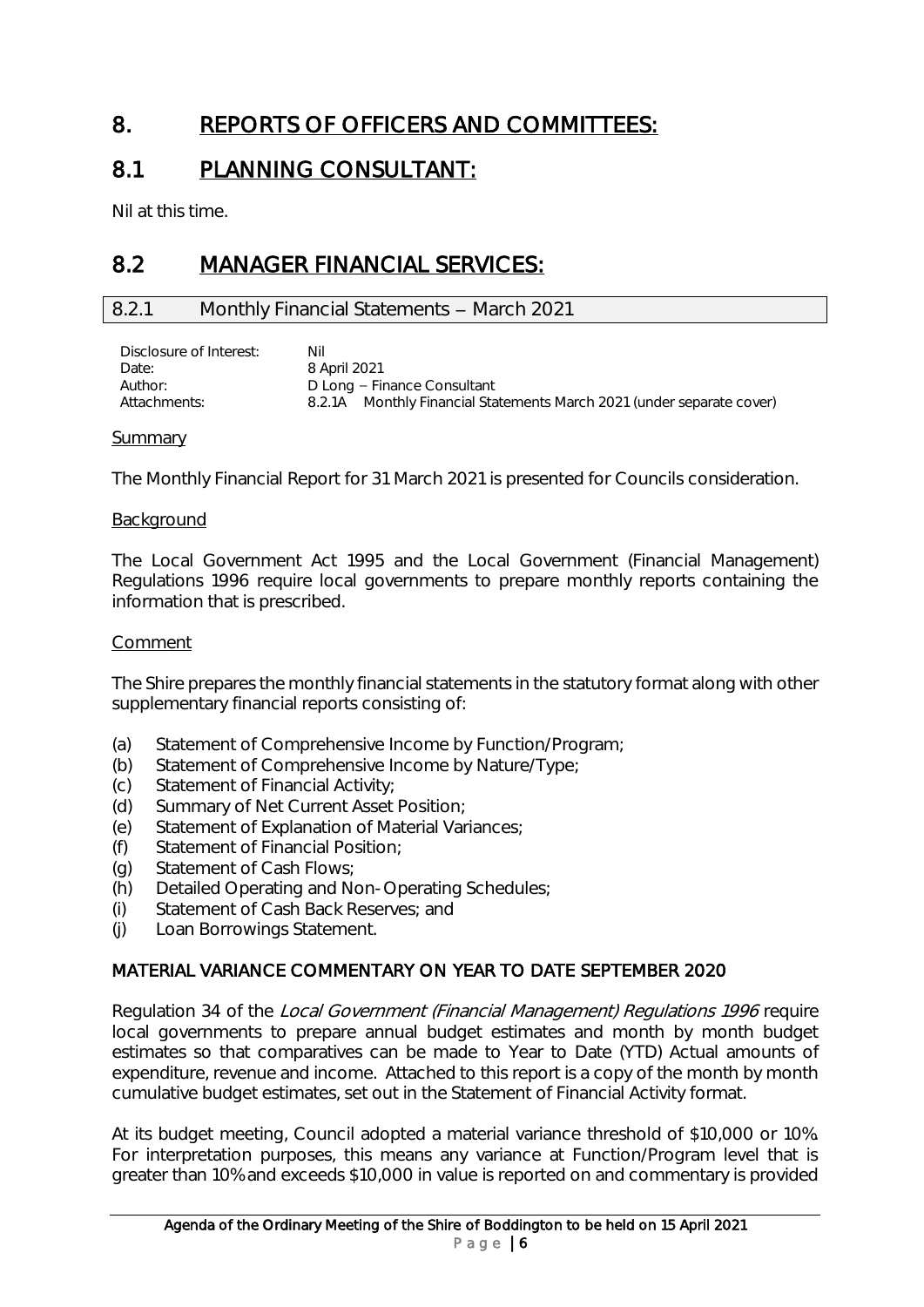to explain the YTD budget estimate to YTD actual variance. The material variance is shown on the Statement of Financial Activity, in accordance with the Local Government (Financial Management) Regulations 1996.

The material variance commentary is now provided in a separate statement, called the Statement of Explanation of Material Variances. This statement categorises the variance commentary according to reporting Functions/Programs and groups the variances by Operating Revenue, Operating Expenditure, Non-Operating/Capital Revenue, and Capital Expenditure.

The Statement of Financial Activity as at 31 March shows a closing surplus of \$1,593,956.

#### Statutory Environment

Local Government Act 1995

Section 6.4-Specifies that a local government is to prepare such other financial reports as are prescribed.

Local Government (Financial Management) Regulations 1996:

- Regulation 34 states:
- (1) A local government is to prepare each month a statement of financial activity reporting on the sources and applications of funds, as set out in the annual budget under regulation 22(1)(d) for that month in the following detail:
	- (a) annual budget estimates, taking into account any expenditure incurred for an additional purpose under section 6.8(1)(b) or (c);
	- (b) budget estimates to the end of month to which the statement relates;
	- (c) actual amounts of expenditure, revenue and income to the end of the month to which the statement relates;
	- (d) material variances between the comparable amounts referred to in paragraphs (b) and (c);
	- (e) the net current assets at the end of the month to which the statement relates.

Sub regulations 2, 3, 4, 5, and 6 prescribe further details of information to be included in the monthly statement of financial activity.

#### OFFICER'S RECOMMENDATION - 8.2.1

#### That Council receive the monthly financial report for the period ending 31 March 2021.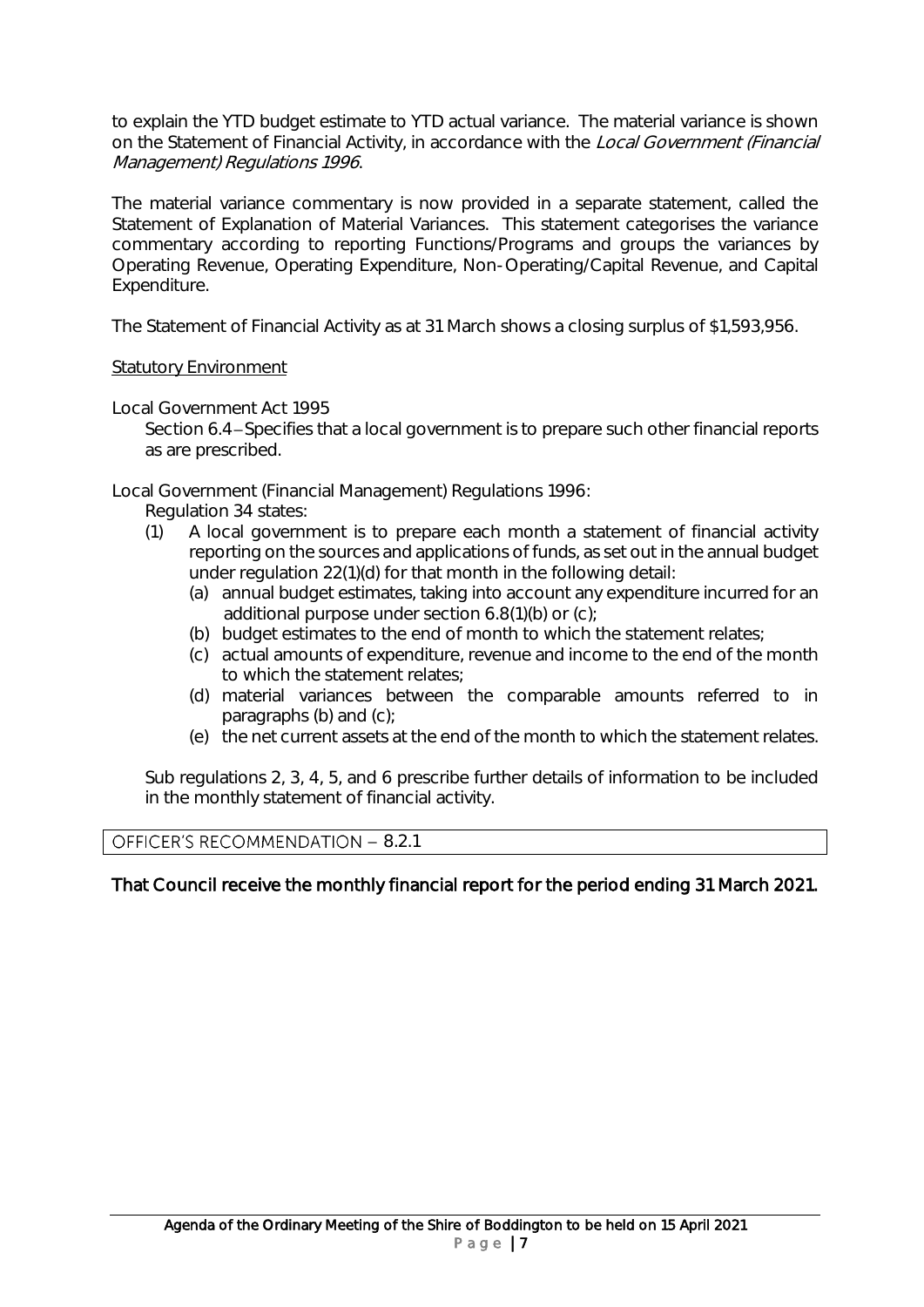#### <span id="page-7-0"></span>8.2.2 List of Payments - March 2021

Disclosure of Interest: Nil Date: 12 April 2021<br>Author: Nota Hovd Nola Lloyd Attachments: 8.2.2A List of Payments (CONFIDENTIAL) under separate cover

#### Summary

#### The Local Government (Financial Management) Regulations 1996 require the preparation of a List of Payments made from the Council's bank accounts.

#### Background

A list of the payments made in each month is to be prepared and presented to a meeting of Council in the following month.

This list of payments is to be reviewed by Council separately from the monthly financial statements. This will ensure that the requirement of the Financial Regulations for the list of payments made in one month to be presented to the Council meeting in the following month, will be met even if the financial statements are not presented to that meeting.

Councillors have the opportunity to query or inspect invoices before the meeting to satisfy themselves before the item comes before Council.

#### Comment

The List of Payments for the month of March 2021 is presented in Attachment 8.2.2A.

#### Statutory Environment

Local Government (Financial Management) Regulations 1996

- 13. Payments from municipal fund or trust fund by CEO, CEO's duties as to etc.
- (1) If the local government has delegated to the CEO the exercise of its power to make payments from the municipal fund or the trust fund, a list of accounts paid by the CEO is to be prepared each month showing for each account paid since the last such list was prepared -
	- (a) the payee's name; and
	- (b) the amount of the payment; and
	- (c) the date of the payment; and
	- (d) sufficient information to identify the transaction.
- (2) A list of accounts for approval to be paid is to be prepared each month showing  $-$ 
	- (a) for each account which requires council authorisation in that month
		- the payee's name; and (i)
		- (ii) the amount of the payment; and
		- (iii) sufficient information to identify the transaction; and
	- (b) the date of the meeting of the council to which the list is to be presented.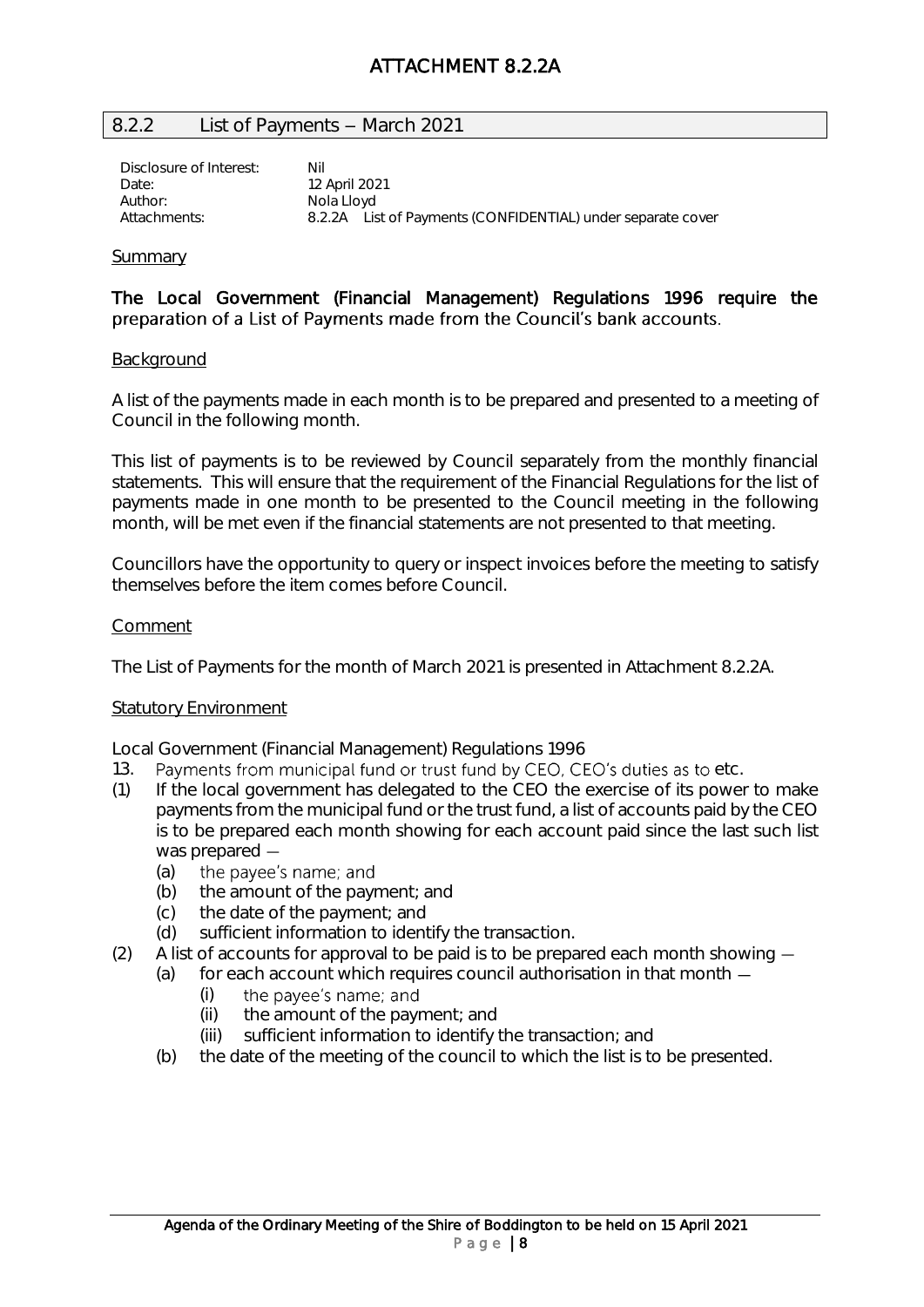## ATTACHMENT 8.2.2A

- (3) A list prepared under subregulation (1) or (2) is to be  $-$ 
	- (a) presented to the council at the next ordinary meeting of the council after the list is prepared; and
	- (b) recorded in the minutes of that meeting.

Policy Implications - Nil

OFFICER'S RECOMMENDATION - 8.2.2

That Council adopts the list of payments for the period ending 31<sup>st</sup> March 2021; at Attachment 8.2.2A.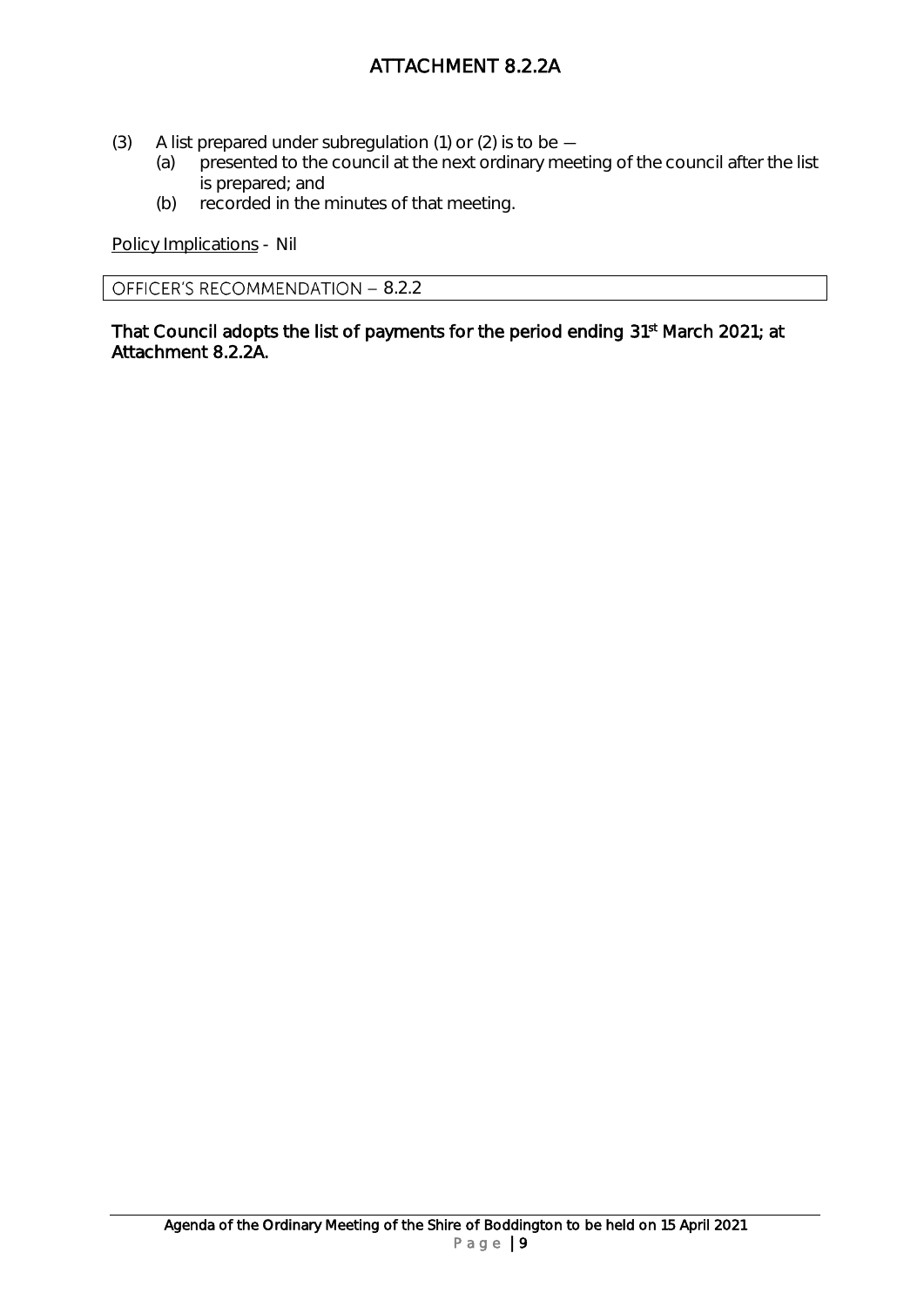## <span id="page-9-0"></span>8.3 PRINCIPAL ENVIRONMENTAL HEALTH OFFICER/BUILDING SURVEYOR:

Nil at this time.

## <span id="page-9-1"></span>8.4 MANAGER WORKS & SERVICES:

## <span id="page-9-2"></span>8.5 DIRECTOR CORPORATE & COMMUNITY SERVICES:

Nil at this time.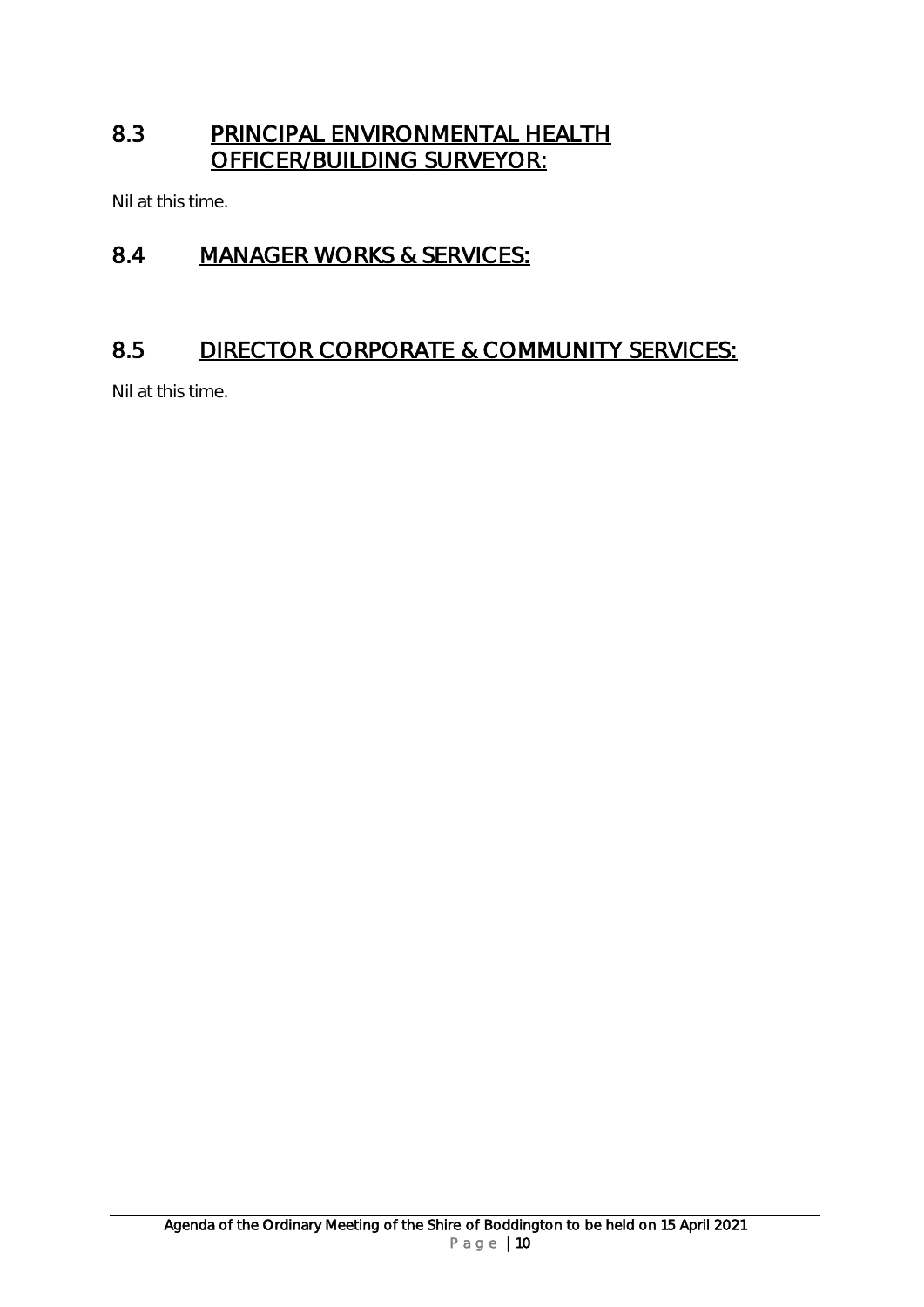## <span id="page-10-0"></span>8.6 ACTING CHIEF EXECUTIVE OFFICER:

#### <span id="page-10-1"></span>8.6.1 Action Sheet

Disclosure of Interest: Nil Date: 14 March 2021<br>
Author: 67 Graham Stanley Graham Stanley, Acting Chief Executive Officer

#### Purpose of Report

To bring forward Councillors information the Action Report with actions taken on previous Council resolutions.

| Meeting<br>Date | Meeting<br>Name                                               | Resolutio<br>n Number | Responsible<br>Officer                 | Subject                                                      | Date<br>Completed | Comments<br><b>Current Status</b> |
|-----------------|---------------------------------------------------------------|-----------------------|----------------------------------------|--------------------------------------------------------------|-------------------|-----------------------------------|
| 12/3/21         | Special<br>Meeting-<br>CEO<br>Appointment                     | 16/21                 | Shire<br>President<br>Garry<br>Ventris | <b>CEO Appointment</b>                                       | 12/3/21           | Completed                         |
|                 |                                                               |                       |                                        |                                                              |                   |                                   |
| 18/3/21         | Ordinary<br>Council<br>Meeting                                | 21/21                 | Jeff Atkins,<br><b>MWS</b>             | Plant Replacement -P55 -<br>2011 Komatsu GD555 - 5<br>Grader | ??                | ??                                |
| 18/3/21         | Ordinary<br>Council<br>Meeting                                | 23/21                 | Acting CEO                             | Compliance Audit Return<br>2020                              | 19/3/21           | Submitted<br>through Smart<br>Hub |
| 18/3/21         | Ordinary<br>Council<br>Meeting                                | 24/21                 | Acting CEO                             | Request for sponsorship -<br>Medieval Festival               | 19/3/21           | Completed                         |
| 18/3/21         | Ordinary<br>council<br>Meeting                                | 26/21                 | Acting CEO                             | Lease<br>Dentist.<br><b>Boddington Health Centre</b>         |                   | Pending                           |
| 18/3/21         | Ordinary<br>Council<br>Meeting                                | 27/21                 | Acting CEO                             | Transfer of Funds from<br><b>Aged Housing Reserve</b>        | 19/3/21           | Completed                         |
| 18/3/21         | Ordinary<br>Council<br>Meeting                                | 29/21                 | Shire<br>President<br>Garry<br>Ventris | <b>CEO Appointment</b>                                       | 19/3/21           | Completed                         |
|                 |                                                               |                       |                                        |                                                              |                   |                                   |
| 31/3/21         | Special<br>Meeting -<br>Review of<br><b>Budget</b><br>2020-21 | 31/21                 | Acting CEO                             | Adopt 2020-2021 Annual<br><b>Budget Review</b>               |                   | Pending                           |

For information only.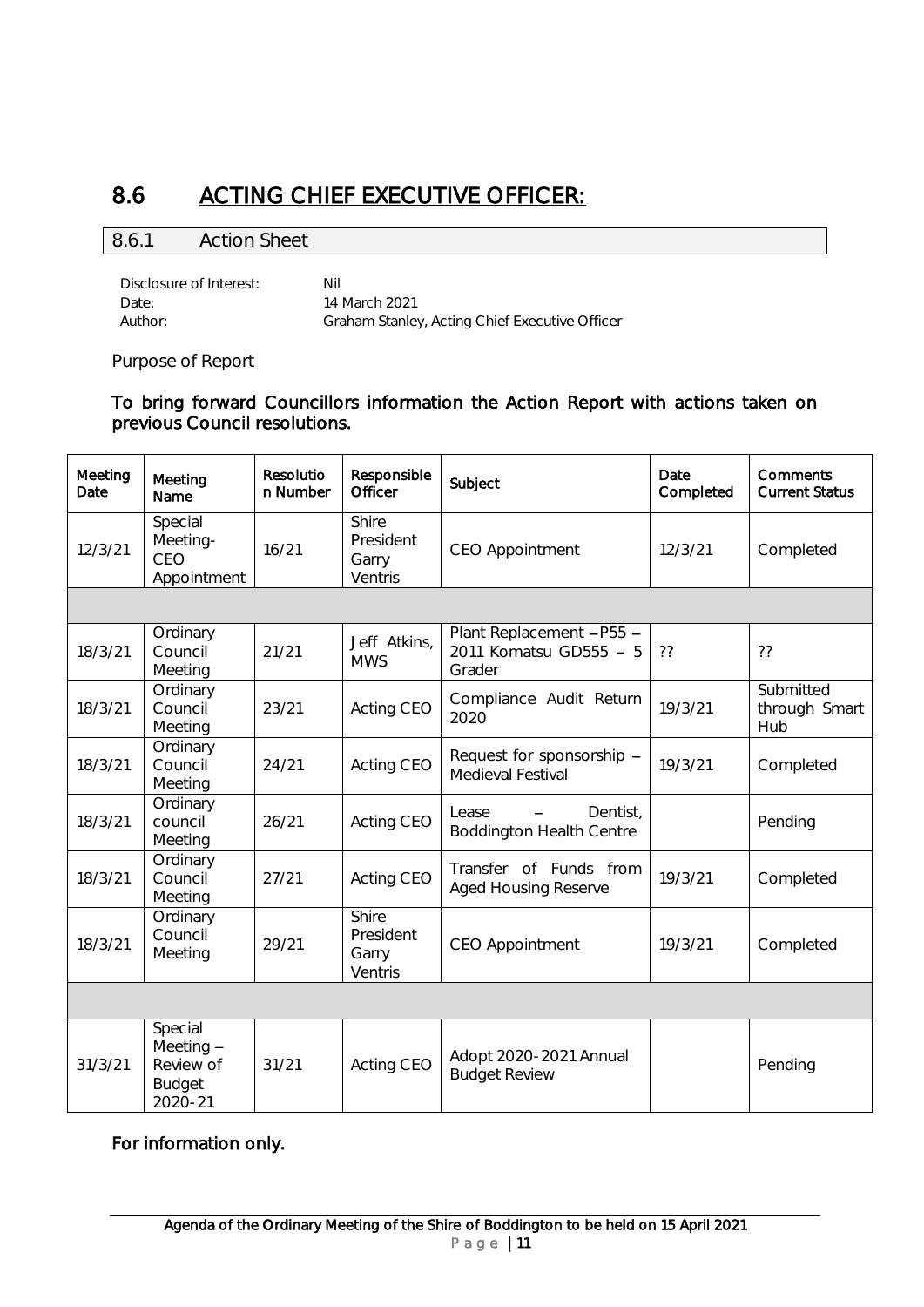#### <span id="page-11-0"></span>8.6.2 Actions Performed Under Delegated Authority for the Month of March 2021

| File Ref. No:           | GOVN000                        |
|-------------------------|--------------------------------|
| Disclosure of Interest: | Nil                            |
| Date:                   | 12 April 2021                  |
| Author:                 | Acting Chief Executive Officer |
| Attachments:            | Nil                            |
| <u>Summary</u>          |                                |

To report back to Council actions performed under delegated authority for the month of March 2021

#### Background

There is no specific requirement to report on actions performed under delegated authority. But to increase transparency this report has been prepared for Council and includes all actions performed under delegated authority for the month of March 2021

Affixing of Common Seal

One off delegations by CEO

Authorisation to call Tenders

Building Permits issued

Health

Development Applications

Subdivision Applications

Land Administration

#### **Comment**

The following tables outline the action performed within the organization relative to delegated authority for the month of February 2021 and are submitted to Council for information.

| Common Seal  |                                          |  |  |
|--------------|------------------------------------------|--|--|
| Date Affixed | Documentation                            |  |  |
| 19/3/21      | Lease Dentist - Boddington Health Centre |  |  |
| 19/3/21      | <b>CEO Appointment Contract</b>          |  |  |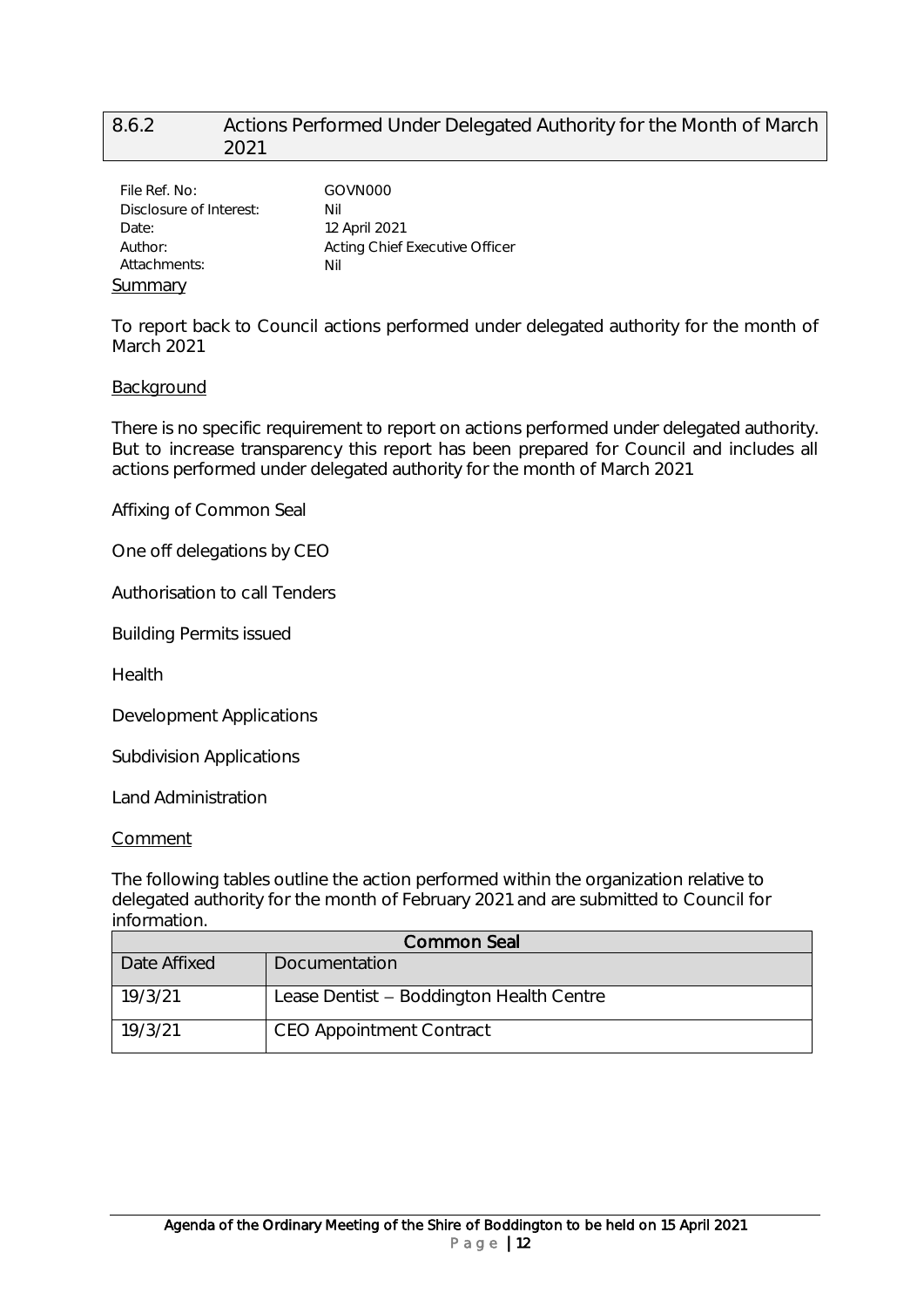| One off Delegations by CEO    |                                                                  |  |  |  |
|-------------------------------|------------------------------------------------------------------|--|--|--|
| Date                          | Action                                                           |  |  |  |
| 16/3/21                       | Extended Trading Permit 'Bowl over cancer' – Boddington Sports & |  |  |  |
|                               | Community Club                                                   |  |  |  |
| 19/3/21                       | 2020-21 Compliance Audit Return                                  |  |  |  |
| Authorisation to call Tenders |                                                                  |  |  |  |
| Date                          | Action                                                           |  |  |  |
|                               | <b>Nil</b>                                                       |  |  |  |

| Peter Haas - PEHO                         |                                                                                                                                        |                                                      |                                                     |  |  |
|-------------------------------------------|----------------------------------------------------------------------------------------------------------------------------------------|------------------------------------------------------|-----------------------------------------------------|--|--|
| <b>Building Applications - March 2021</b> |                                                                                                                                        |                                                      |                                                     |  |  |
| Application<br>No.                        | Applicant                                                                                                                              | Lot & Street                                         | Type of Building Work                               |  |  |
| 3323                                      | <b>Focus Demolition</b><br>67 Miguel Road<br>Bibra Lake                                                                                | Lot 29 No 55 Crossman<br>Road<br>Ranford             | Demolition of fire damaged<br>dwelling and sheds    |  |  |
| 2875E2                                    | E Laxon<br>Po Box 221<br>Boddington                                                                                                    | Lot 133 No 14 Fawcett<br>Place<br>Ranford            | <b>Building Permit Extension</b>                    |  |  |
| 3324                                      | Department of<br>Biodiversity<br>Conservation and<br>Attractions, Parks and<br><b>Wildlife Service</b><br>Locked Bag 104<br>Kensington | Lot CM7893 White<br><b>Horse Hills</b><br>Duncan     | Verandah addition to hiking<br>shelter & water tank |  |  |
| 3325                                      | M & A Owers<br>7B Macmorris Way<br>Spearwood                                                                                           | Lot 104 No 103 Mitchell<br>Crescent<br>Ranford       | Dwelling                                            |  |  |
| 3326                                      | Evolution Building<br>Pty<br>Ltd<br>27 Marchant Drive<br>Bibra Lake                                                                    | Lot 25 No 160 Fairway<br>place<br>Boddington         | Second Dwelling                                     |  |  |
| 3327                                      | C Porter<br>4 Blue Gum Close<br>Boddington                                                                                             | Lot 138 No 4 Blue Gum<br>Close<br>Boddington         | shed                                                |  |  |
| 3328                                      | Landmark Engineering &<br>Design Pty Ltd<br>26 Wildfire Road<br>Maddington                                                             | Lot 62 No 18A Pollard<br><b>Street</b><br>Boddington | Disabled Toilet & Shower<br>for Swimming Pool       |  |  |
|                                           |                                                                                                                                        | Health - Nil                                         |                                                     |  |  |
|                                           |                                                                                                                                        |                                                      |                                                     |  |  |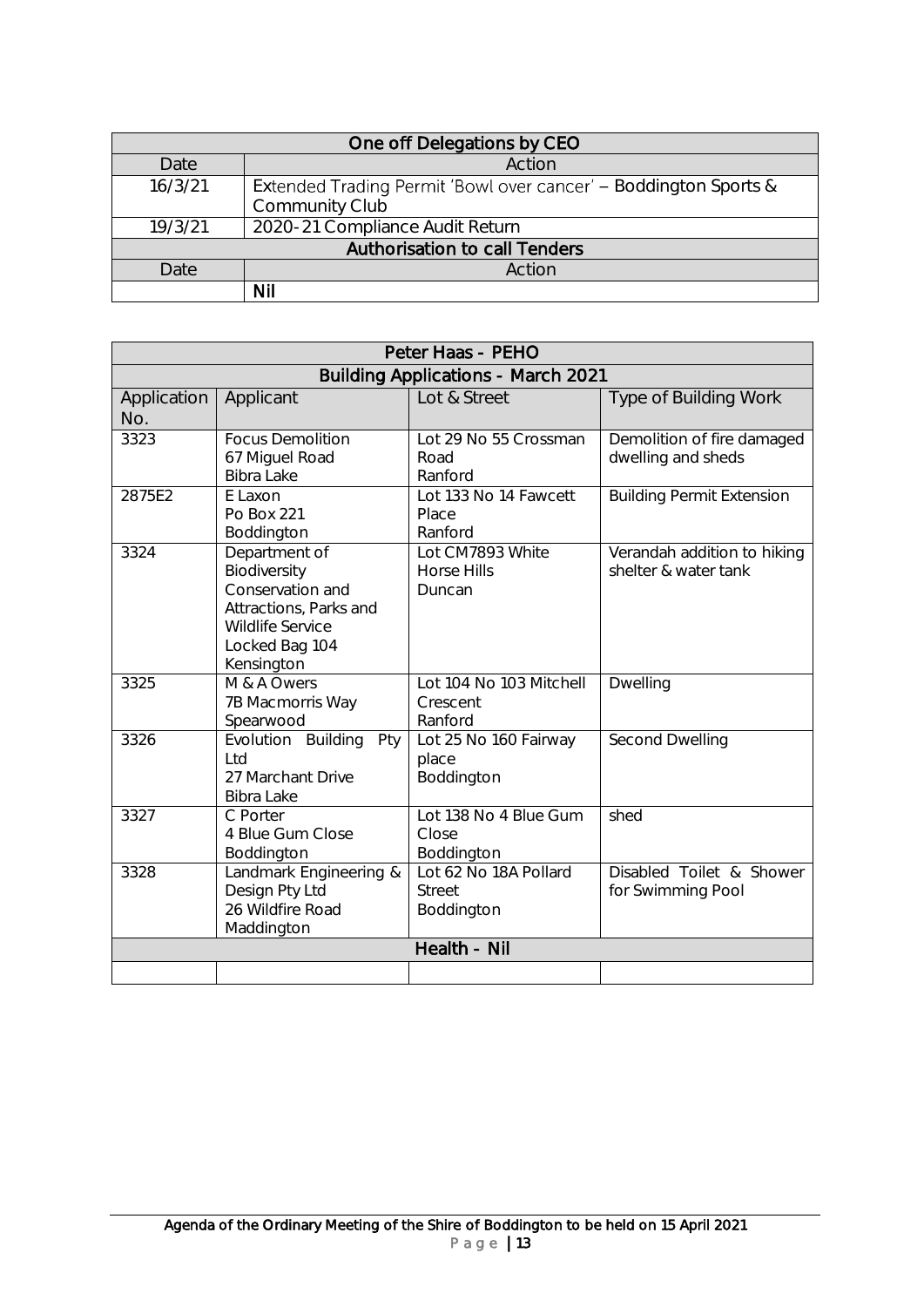| Steve Thompson - Town Planning Consultant |                                |                      |                                          |  |  |  |
|-------------------------------------------|--------------------------------|----------------------|------------------------------------------|--|--|--|
|                                           | <b>Development Approvals</b>   |                      |                                          |  |  |  |
| Application<br>No.                        | Applicant                      | Lot & Street         | Type of Approval                         |  |  |  |
| A982                                      | Rajaratnam                     | Lot 25 Fairway Place | Ancillary<br>Proposed<br><b>Dwelling</b> |  |  |  |
|                                           | Subdivision Applications - Nil |                      |                                          |  |  |  |
| Application<br>No.                        | Applicant                      | Lot & Street         | Action                                   |  |  |  |
|                                           |                                |                      |                                          |  |  |  |
| Land Administration - Nil                 |                                |                      |                                          |  |  |  |
| Application<br>No.                        | Applicant                      | Lot & Street         | Action                                   |  |  |  |
|                                           |                                |                      |                                          |  |  |  |

Strategic Implications - Nil

Statutory Environment

Regulation 19 of the Local Government (Administration) Regulations 1996 requires delegates to keep a record of each occasion on which they exercise the powers or discharge the duties delegated to them.

Policy Implications - Nil Financial Implications - Nil  $E$ conomic Implications - Nil Social Implications - Nil Environmental Considerations - Nil Consultation - Nil

Voting Requirements - Simple Majority

#### OFFICER'S RECOMMENDATION - ITEM 8.6.2

That Council accept the report outlining the actions performed under delegated authority for the month of March 2021.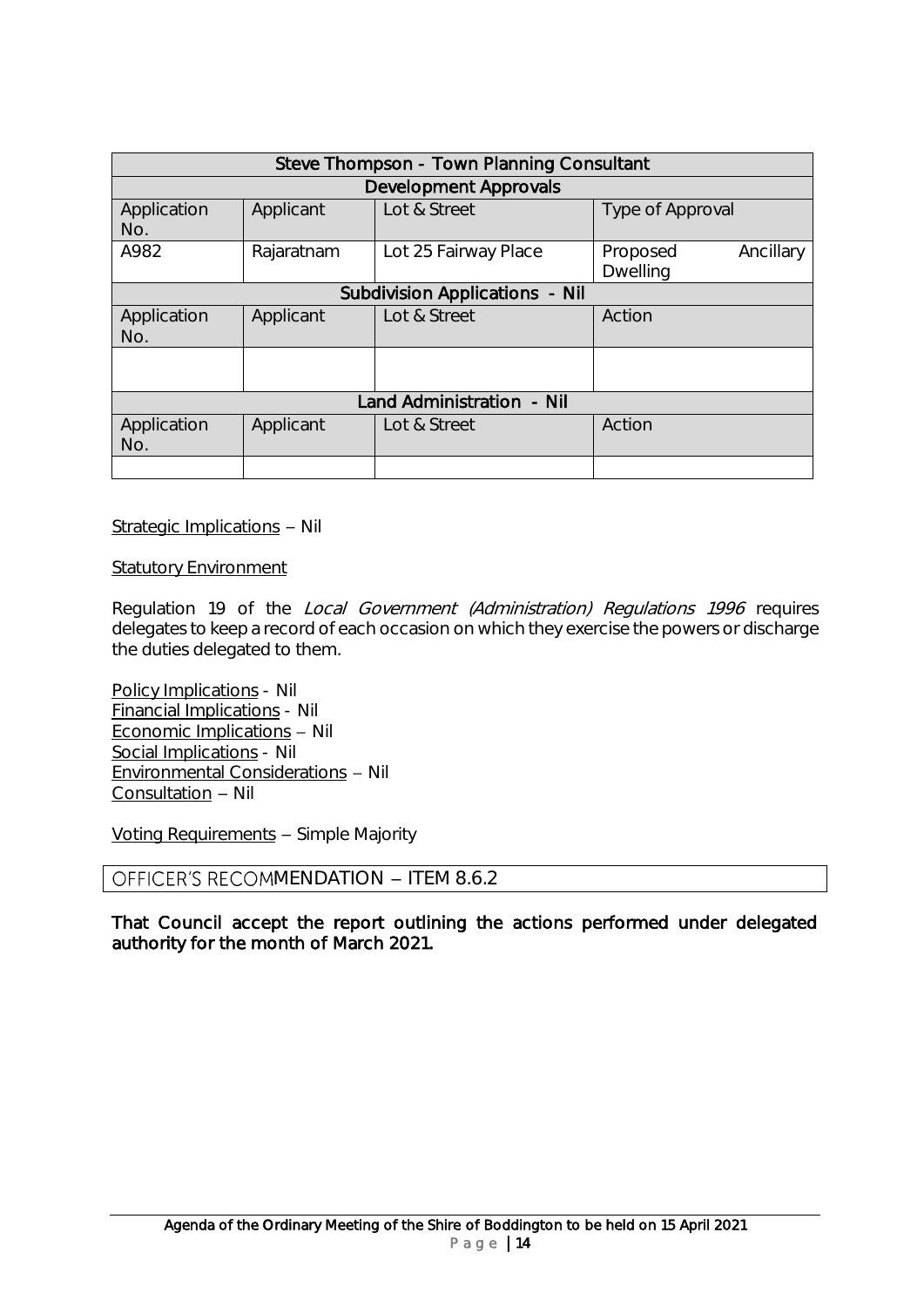#### <span id="page-14-0"></span>8.6.3 LOAF Application - Returned Service League Boddington Sub-Branch

| Applicant:              | RSL Boddington Sub-Branch                                 |
|-------------------------|-----------------------------------------------------------|
| File Ref. No:           | GRSU000                                                   |
| Disclosure of Interest: | Nil                                                       |
| Date:                   | 15/04/2021                                                |
| Author:                 | Economic and Community Development Officer, Leanne Bryant |
| Attachments:            | Nil                                                       |
|                         |                                                           |

#### Summary

For Council to consider supporting The RSL Boddington Sub-Branch's request for \$1,500 to assist with replacing the roof of the RSL building corner Hotham Avenue and George Street Boddington.

#### Background

The RSL Boddington Sub-Branch is a not for profit group that is dedicated to the welfare of Returned and Surviving Armed Forces members.

#### Comment

Over a period of time the RSL Boddington Sub-Branch have been renovating the RSL Building on the Corner of Hotham Avenue and George Street Boddington. The final component of this project is the re-roofing of the facility. The current roof leaks which is causing rust issues which needs to be rectified before the leakage creates other major problems.

The Committee currently have one quote and are waiting on further quotes to be received.

The Hall is hired to a number of community groups including Church bodies, CWA, Playgroup, Exercise groups as well as for functions such as birthday parties and other social gatherings.

The RSL Boddington Sub-Branch is currently seeking other funding to support this project through the Mines, Boddington Lions and fund raising efforts. The project will commence once all funding is secured.

PROJECT RATING - The selection criteria is the basis for the project rating and would be assessed as follows.

| high recommendation   | meets a minimum of 7 of the | 100%                  | of  | funds |
|-----------------------|-----------------------------|-----------------------|-----|-------|
|                       | 8 selection criteria        | requested             |     | are   |
|                       |                             | allocated             |     |       |
| medium/high           | meets a minimum of 6 of the | 75%                   | of  | funds |
| recommendation        | 8 selection criteria        | requested             |     | are   |
|                       |                             | allocated             |     |       |
| medium recommendation | meets a minimum of 5 of the | 50%                   | n f | funds |
|                       | 8 selection criteria        | requested             |     | are   |
|                       |                             | allocated             |     |       |
| not recommended       | meets less than 4 of the 8  | 0% of funds requested |     |       |
|                       | selection criteria          | are allocated         |     |       |
|                       |                             |                       |     |       |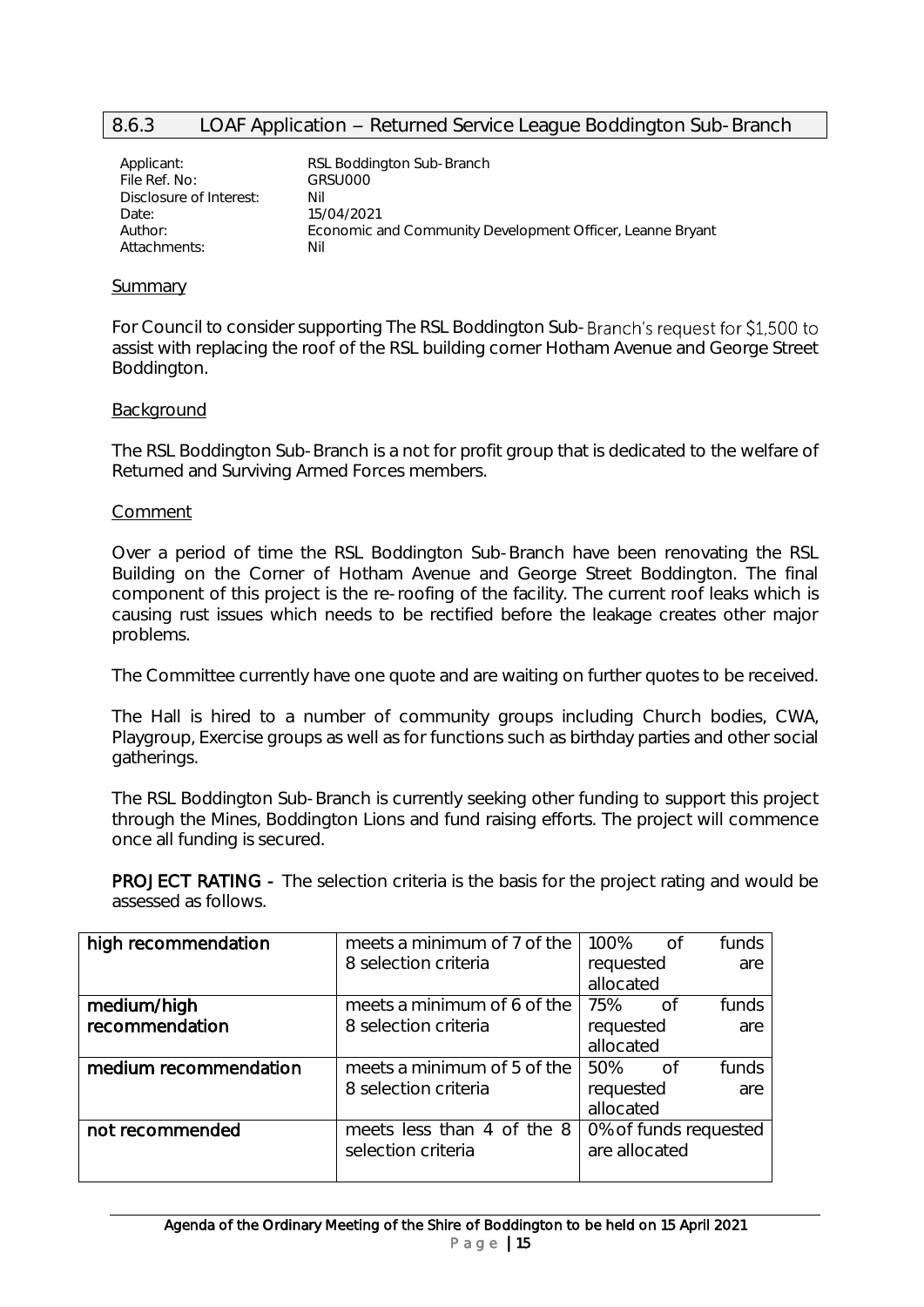| Criteria met                                                         | 1. Strongly supports the strategic and community<br>development plan for the Shire                                                                                                                                                                            |
|----------------------------------------------------------------------|---------------------------------------------------------------------------------------------------------------------------------------------------------------------------------------------------------------------------------------------------------------|
|                                                                      | support community initiated and owned projects<br>support community events and activities                                                                                                                                                                     |
|                                                                      | develop new recreation and leisure opportunities, and                                                                                                                                                                                                         |
|                                                                      | • work in partnership with community groups.                                                                                                                                                                                                                  |
| Criteria met                                                         | 2. Meets one third of total funds basis as LOAF will supply up<br>third of the project, with community<br>one<br>to<br>groups/organisations supplying at least a third of the cash<br>required and the other third to be made of cash or in-kind<br>donation. |
| Criteria met                                                         | 3. Is a new initiative<br>or innovative idea for one-off<br>establishment grants or the purchase of new minor<br>equipment to support an existing service; and the project<br>will enhance the provision of new or enhanced local<br>facilities.              |
| Criteria met                                                         | 4. Sustainable project and sustainable benefits for the<br>community.                                                                                                                                                                                         |
| Previous<br>funding<br>received<br>quite<br>a<br>number of years ago | 5. Originates from an organisation that has not received<br>previous funding through the LOAF program.                                                                                                                                                        |
| evious funding received                                              | 6. No previous funding request.                                                                                                                                                                                                                               |
| iteria met                                                           | 7. Project meets general grant conditions and those specific<br>to their funding program.                                                                                                                                                                     |
| iteria met                                                           | 8. Relevant grant application form has been satisfactorily<br>completed.                                                                                                                                                                                      |

#### SELECTION CRITERIA

Highly Recommended.

Strategic Implications -

Our Vision:

A vibrant and connected community, providing employment and lifestyle opportunities and a beautiful natural environment, surprisingly close to the coast and city.

Pillar 1: A vibrant and connected community. 1.6 Support and diversify recreational activities for people of all ages and abilities.

1.10 Provide opportunities for engagement and connection for those at risk of social isolation (youth, people with a disability, older residents).

1.12 Support opportunities for volunteering and community connection.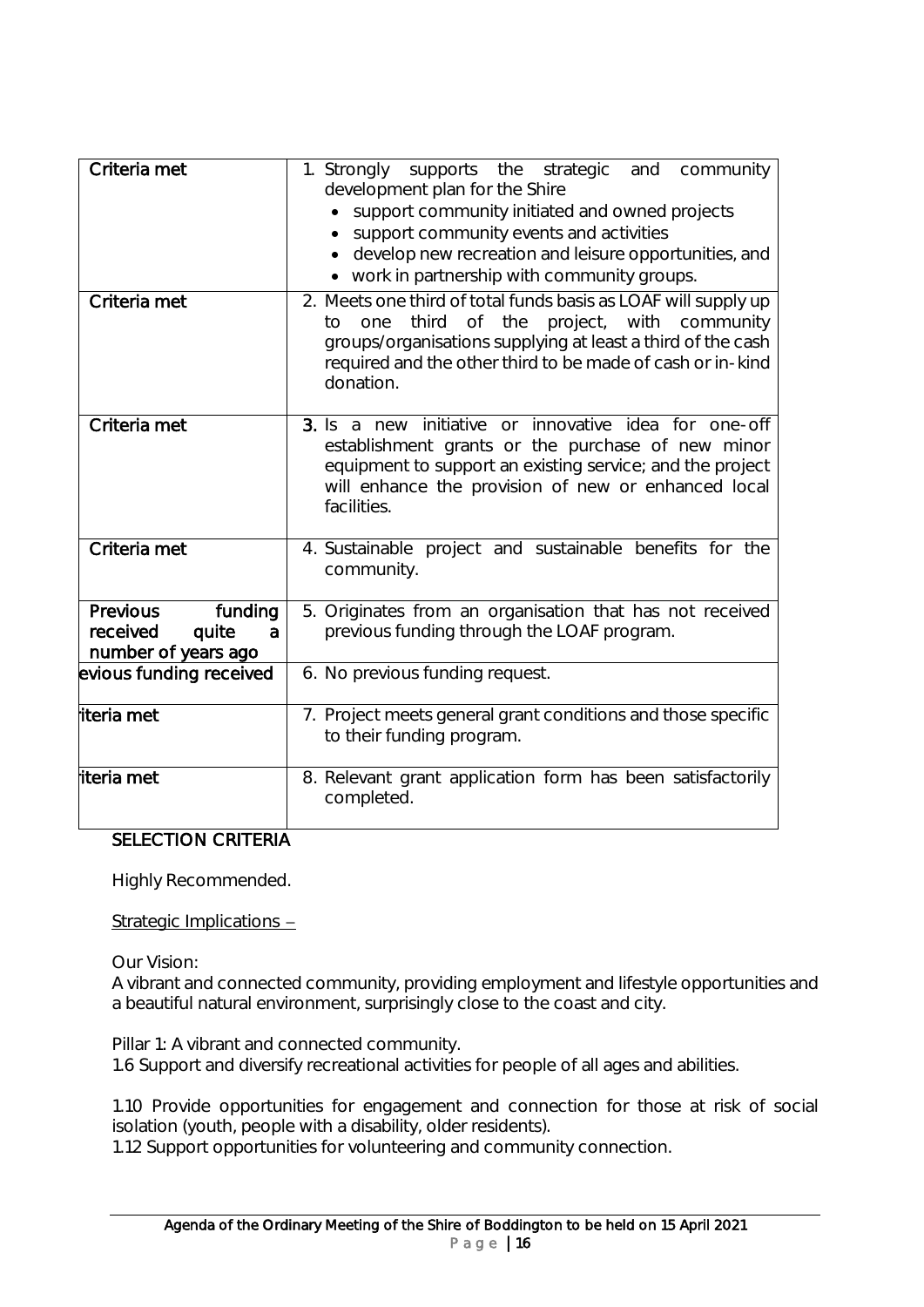#### Statutory Environment - Nil

#### Policy Implications

Policy 9.8 - Local Organisation Assistance Fund (LOAF) provides funds to projects conducted by local organisations in the proportion of one third council contribution to twothirds applicant contribution, up to a maximum of \$1,500 contributed by Council.

#### Financial Implications

All funding is sourced from the LOAF reserve.

The total cost of the project is \$13,750.

Economic Implications - Nil

Social Implications

This facility is important to the local community who utilise it.

Environmental Considerations - Nil

#### **Consultation**

Kevin Standen President RSL Boddington Sub-Branch Councillor Earl Schreiber

#### **Options**

- 1. Council may approve a donation of up to \$1,500; or
- 2. Approve a lesser amount; or
- 3. Council may not approve a donation.

Voting Requirements - Simple Majority

#### OFFICER'S RECOMMENDATION  $-$  ITEM 8.6.3

That Council:

1. Contribute an amount of \$1,500 from LOAF funding to the RSL Boddington Sub-Branch to assist with re-roofing the RSL facility on the corner of Hotham Avenue and George Street.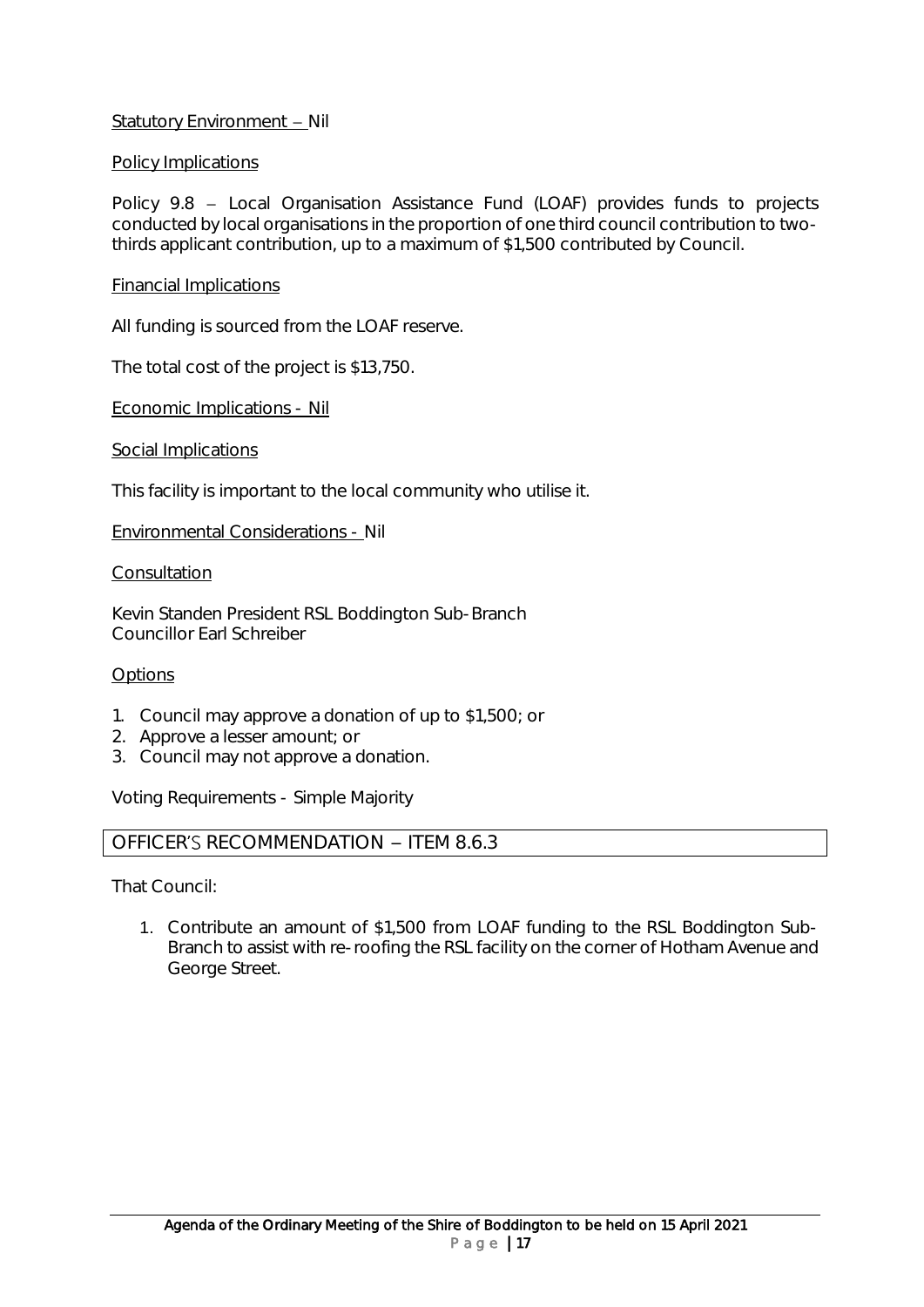#### <span id="page-17-0"></span>8.6.4 LOAF Application - Boddington Family Support Group

| Applicant:<br>File Ref. No: | <b>Boddington Family Support Group</b><br>GRSU000         |
|-----------------------------|-----------------------------------------------------------|
| Disclosure of Interest:     | Nil                                                       |
| Date:                       | 15/04/2021                                                |
| Author:                     | Economic and Community Development Officer, Leanne Bryant |
| Attachments:                | Nil                                                       |

#### Summary

For Council to consider supporting The Boddington Family Support Group's request for \$900 to assist with the event "World Play Day", to be held  $28<sup>th</sup>$  May 2021 at the Old School Oval.

#### **Background**

The Boddington Family Support Group (BFSG) is a not for profit group that provides families in Boddington and the surrounding areas with the resources, skills and confidence to allow them to effectively support their children's development. Their current regular programs include Bounce Buddies Stay and Play and the Toy Library.

#### Comment

World Play Day celebrates children's right to play on May 28 every year. The International Toy Library Association formally agreed to celebrate World Play in 1999.

The BFSG will be holding a World Play Day dodgeball and other game events on the 28<sup>th</sup> May 2021 on the Old School Oval. They will be inviting other local groups to join in creating an event that encompasses the whole community and promoting the message that "Play is Healthy" both physically and mentally.

PROJECT RATING - The selection criteria is the basis for the project rating and would be assessed as follows.

| high recommendation   | meets a minimum of 7 of the | 100%                  | of      | funds |
|-----------------------|-----------------------------|-----------------------|---------|-------|
|                       | 8 selection criteria        | requested             |         | are   |
|                       |                             | allocated             |         |       |
| medium/high           | meets a minimum of 6 of the | 75%                   | $\circ$ | funds |
| recommendation        | 8 selection criteria        | requested             |         | are   |
|                       |                             | allocated             |         |       |
| medium recommendation | meets a minimum of 5 of the | 50%                   | n of    | funds |
|                       | 8 selection criteria        | requested             |         | are   |
|                       |                             | allocated             |         |       |
| not recommended       | meets less than 4 of the 8  | 0% of funds requested |         |       |
|                       | selection criteria          | are allocated         |         |       |
|                       |                             |                       |         |       |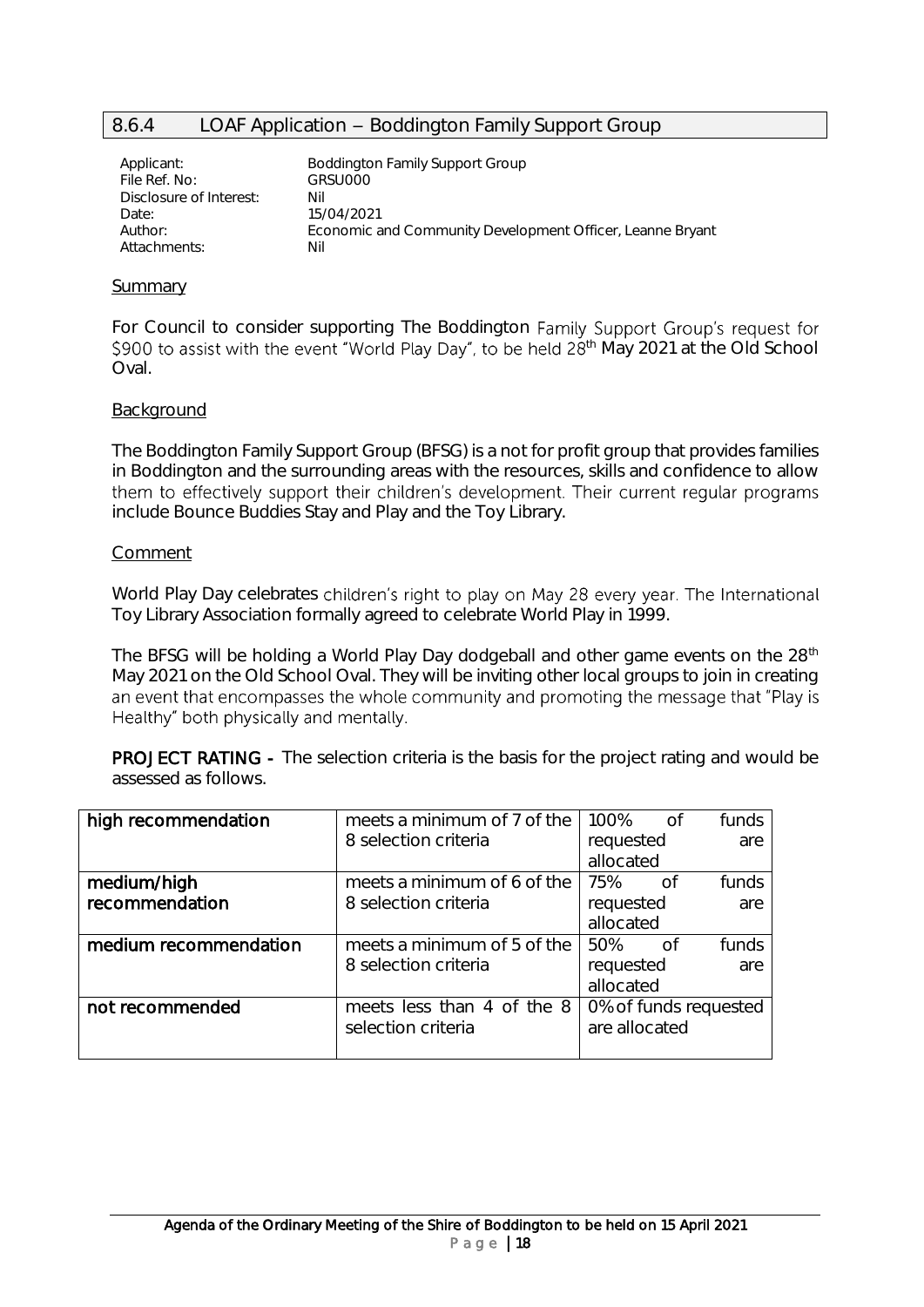#### SELECTION CRITERIA

| Criteria<br>met | 9. Strongly supports the strategic and community development plan for<br>the Shire                |
|-----------------|---------------------------------------------------------------------------------------------------|
|                 | support community initiated and owned projects                                                    |
|                 | support community events and activities                                                           |
|                 | develop new recreation and leisure opportunities, and                                             |
|                 | • work in partnership with community groups.                                                      |
| Criteria        | Meets one third of total funds basis as LOAF will supply up to one<br>10 <sub>1</sub>             |
| met             | third of the project, with community groups/organisations supplying at                            |
|                 | least a third of the cash required and the other third to be made of cash<br>or in-kind donation. |
| Criteria        | 11. Is a new initiative or innovative idea for one-off establishment grants or                    |
| met             | the purchase of new minor equipment to support an existing service;                               |
|                 | and the project will enhance the provision of new or enhanced local<br>facilities.                |
| Criteria<br>met | 12. Sustainable project and sustainable benefits for the community.                               |
| Criteria        | 13. Originates from an organisation that has not received previous funding                        |
| met             | through the LOAF program.                                                                         |
| literia met     | No previous funding request.<br>14.                                                               |
| literia met     | 15. Project meets general grant conditions and those specific to their<br>funding program.        |
| iteria met      | Relevant grant application form has been satisfactorily completed.<br>16.                         |

Highly Recommended.

Strategic Implications -

Our Vision:

A vibrant and connected community, providing employment and lifestyle opportunities and a beautiful natural environment, surprisingly close to the coast and city.

Pillar 1: A vibrant and connected community. 1.6 Support and diversify recreational activities for people of all ages and abilities.

1.12 Support opportunities for volunteering and community connection.

Statutory Environment - Nil

#### Policy Implications

Policy 9.8 - Local Organisation Assistance Fund (LOAF) provides funds to projects conducted by local organisations in the proportion of one third council contribution to twothirds applicant contribution, up to a maximum of \$1,500 contributed by Council.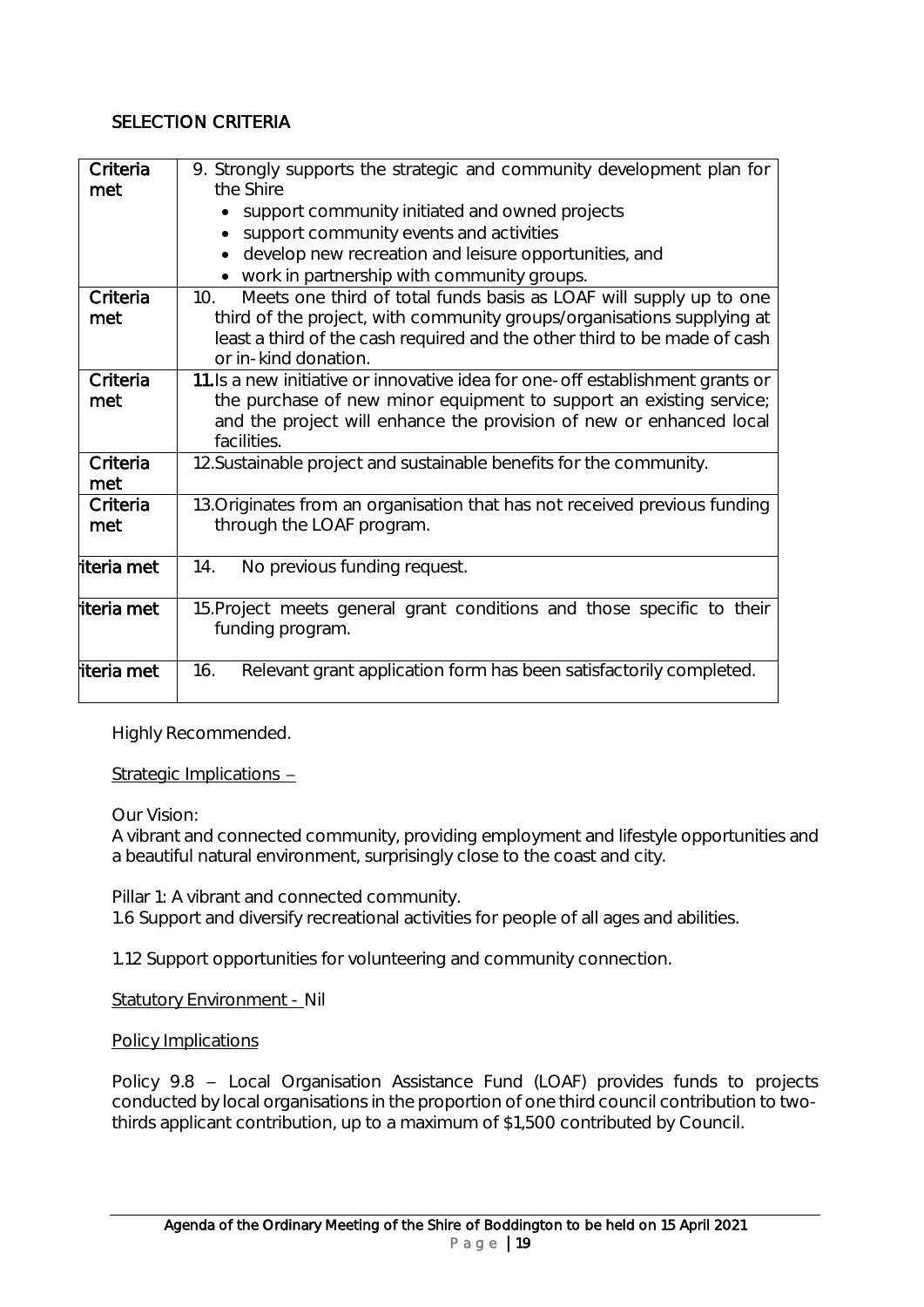#### Financial Implications

All funding is sourced from the LOAF reserve.

The total cost of the project is \$3,028. Economic Implications - Nil

#### Social Implications

The residents of Boddington and surrounding areas will benefit by being encouraged to socialise and move through play. This event will create an opportunity to meet and connect with other residents of all ages.

Environmental Considerations - Nil

Consultation

Stephanie Allen - President BFSG

#### **Options**

- 4. Council may approve a donation of up to \$1,500; or
- 5. Approve a lesser amount; or
- 6. Council may not approve a donation.

Voting Requirements - Simple Majority

#### OFFICER'S RECOMMENDATION - ITEM 8.6.4

That Council:

1. Contribute an amount of \$900 from LOAF funding to the Boddington Family Support Group to assist with the event "World Play Day" to be held 28<sup>th</sup> May 2021 at the Old School Oval.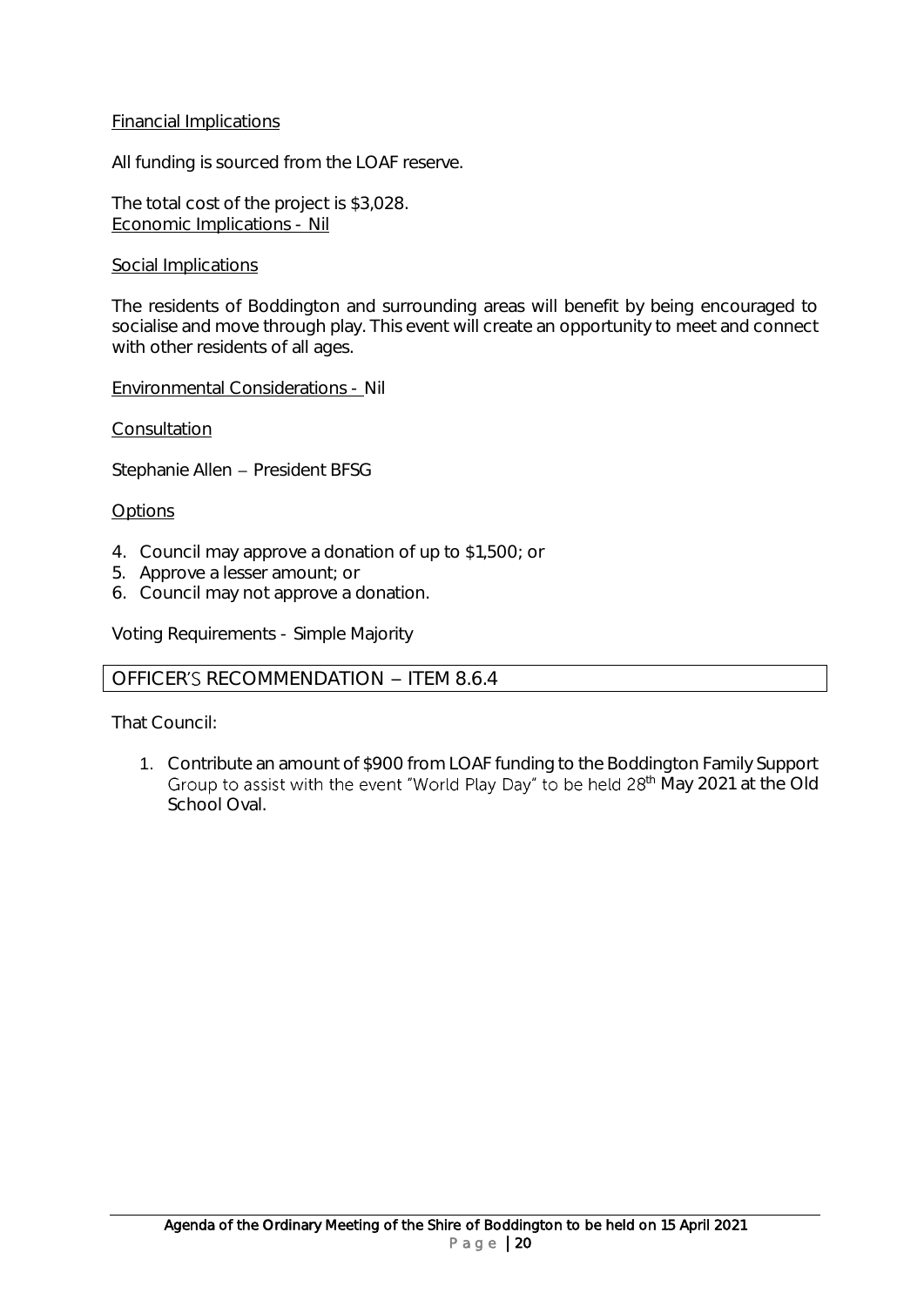## <span id="page-20-0"></span>9. ELECTED MEMBERS' MOTION OF WHICH PREVIOUS MOTION HAS BEEN GIVEN:

Nil at this time.

## <span id="page-20-1"></span>10. URGENT BUSINESS WITHOUT NOTICE WITH THE APPROVAL OF THE PRESIDENT OR MEETING:

#### <span id="page-20-2"></span>10.1.1 Request for Sponsorship - Boddington Country Muster 2021

| File Ref. No:<br>Disclosure of Interest: | <b>FCOD</b><br>Nil                                                                     |
|------------------------------------------|----------------------------------------------------------------------------------------|
|                                          |                                                                                        |
| Date:                                    | 15 April 2021                                                                          |
| Author:                                  | Graham Stanley Acting CEO                                                              |
| Attachment :                             | Attachment 10.1.1 Letter from Country Muster & Boddington Country Muster<br>2021 Flyer |

#### Summary

#### Council is to consider making a contribution to support the Boddington Country Muster 2021.

#### **Background**

Council has received correspondence from Kathy Carver of WA Country Muster Events seeking sponsorship for the Boddington Country Muster 2021. She writes:

We are a small group of musicians and local businesses within the Boddington/Peel region hoping to create an ongoing yearly family event of music, face painters, bouncy castle, food stalls, car displays, Boot Scooting and Rockabilly dancing lessons and displays, together with the local Boddington Whip Cracking girls also giving a display. The date being 1st May, 2021 at the Boddington Rodeo Grounds.

The events objective is to promote the Boddington region, local businesses, and WA country music. To date the event is supported by the Boddington Lions club, Wandering Lions Club, Café 52 together with musicians, Billy Higginson and The Pale Moon Riders and The Straymen with Kathy Carver providing the music. All of whom are fall part of the events committee.

To make this event a success, we obviously will require some funding, with any profits going towards our selected foundation "Beyond Blue".

The promotion of the event will extend to all social media and radio, with flyers displayed throughout local surrounding towns, therefore reaching various regions throughout the Southwest and beyond. Our facebook page is now up and running and so far reaching over 3.2k people on this platform.

Check out our page (7) Boddington Country Muster 2021 | Facebook For your sponsorship, we would provide several locations throughout the event with your company banners, acknowledgement within all marketing material, together with radio promotions.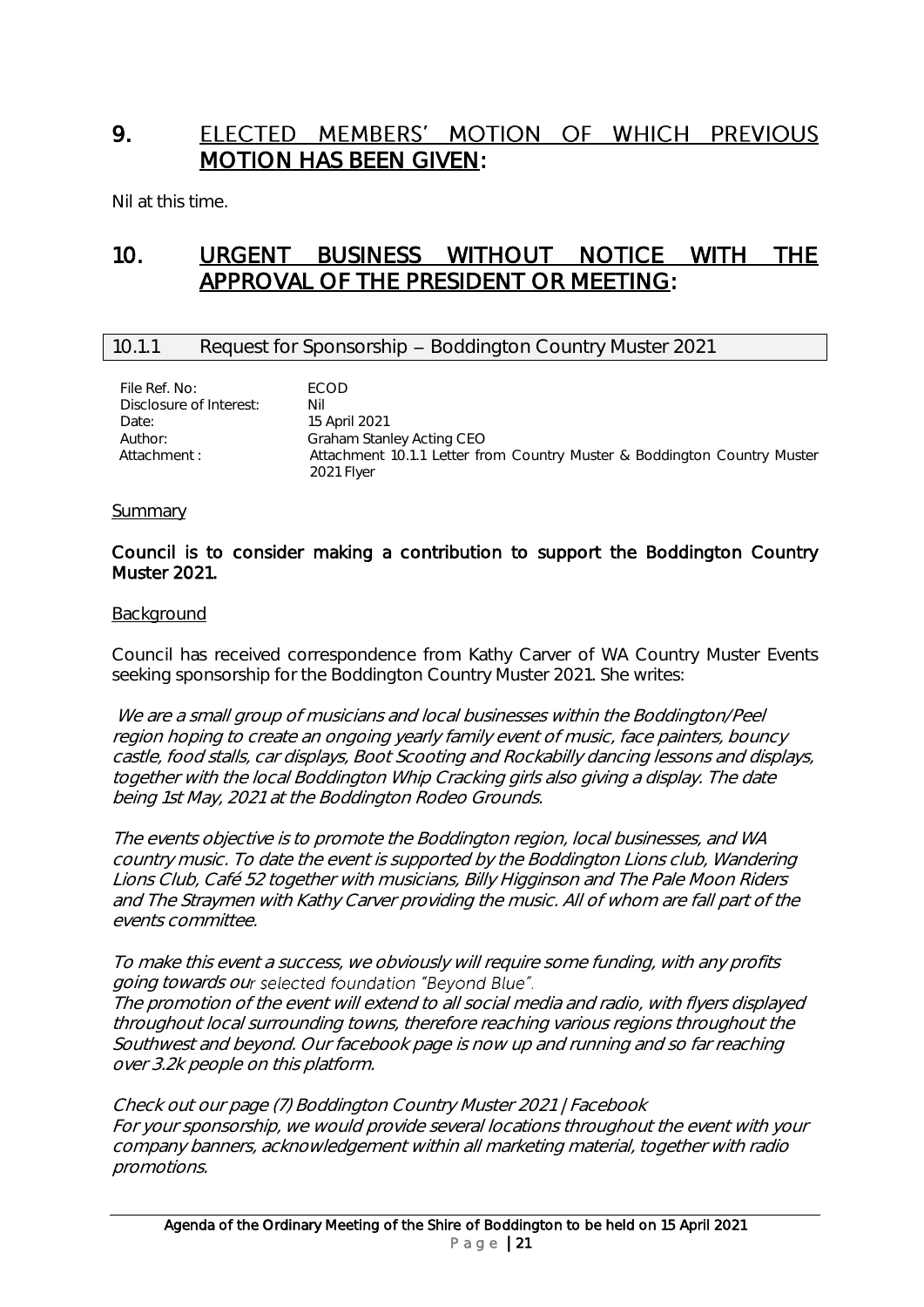Your support would provide the event with beneficial funding to ensure the event is a success and will continue to be a yearly event for years to come.

Please feel free to contact myself, Kathy Carver on 0401 980 497 or email: krcarver@bigpond.com. Thank you for your time and we look forward to discussing the above with your continued support of the event.

#### Comment

The event is being held on Saturday 1<sup>st</sup> May 2021 at the Boddington Rodeo Ground. It has been suggested that musical events could/should be held there more often. Providing support to the event could assist it to be a more successful event which could result in further events being held in the future.

#### Statutory implications: Nil

#### Strategic Implications

Shire of Boddington Strategic Community Plan 2019-2029 Pillar  $2 - A$  Thriving & Diverse Economy - Increase Tourism as an Economic Driver. 2.6 Support event based tourism initiatives.

Policy Implications - Nil

Financial Implications Council has funds it is donation budget.

#### Economic Implications

Events such as this have potential to bring economic benefit to Boddington if they can attract patrons to come from outside the Shire. Music Festivals can provide a huge boost to regional economies and they usually start out as small one off events that are then repeated and grow over the years. Given the synergies between rodeos and country music the rodeo grounds appear to be an ideal venue and if the event is successful it has the potential to grow in future years.

#### Social Implications:

Musical events add to the recreational and social activities available in Boddington, making Boddington a more attractive place to live.

Environmental Considerations - Nil.

Consultation: Shire President

#### **Options**

Council can:

- 1. adopt the recommendation/s;
- 2. adopt the recommendation/s with further amendments; or
- 3. not accept the recommendation/s, giving reasons..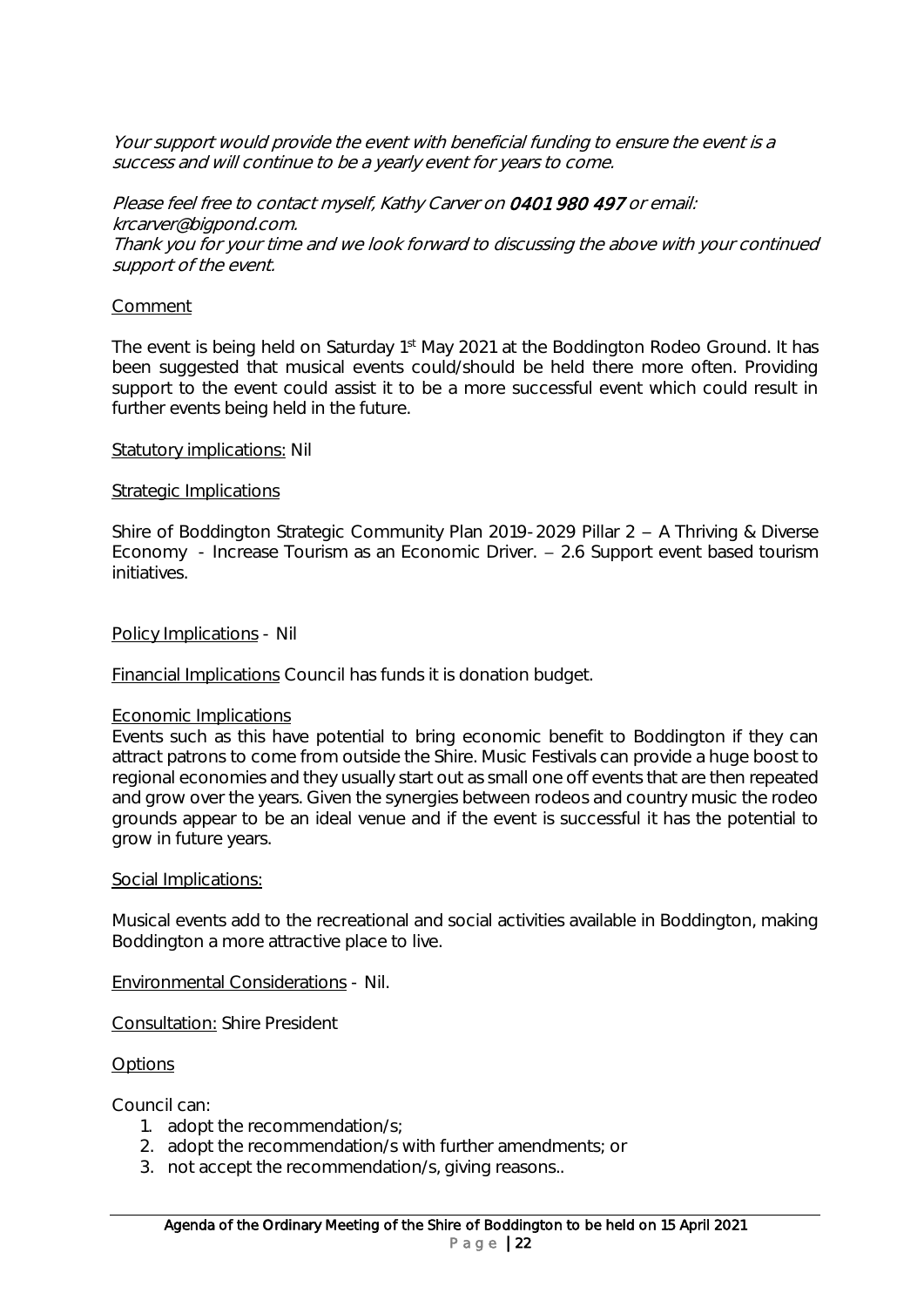Voting Requirements - Simple Majority

OFFICER'S RECOMMENDATION - ITEM 10.1.1

That Council agrees to provide a donation of \$500 towards the Boddington Country Muster 2021.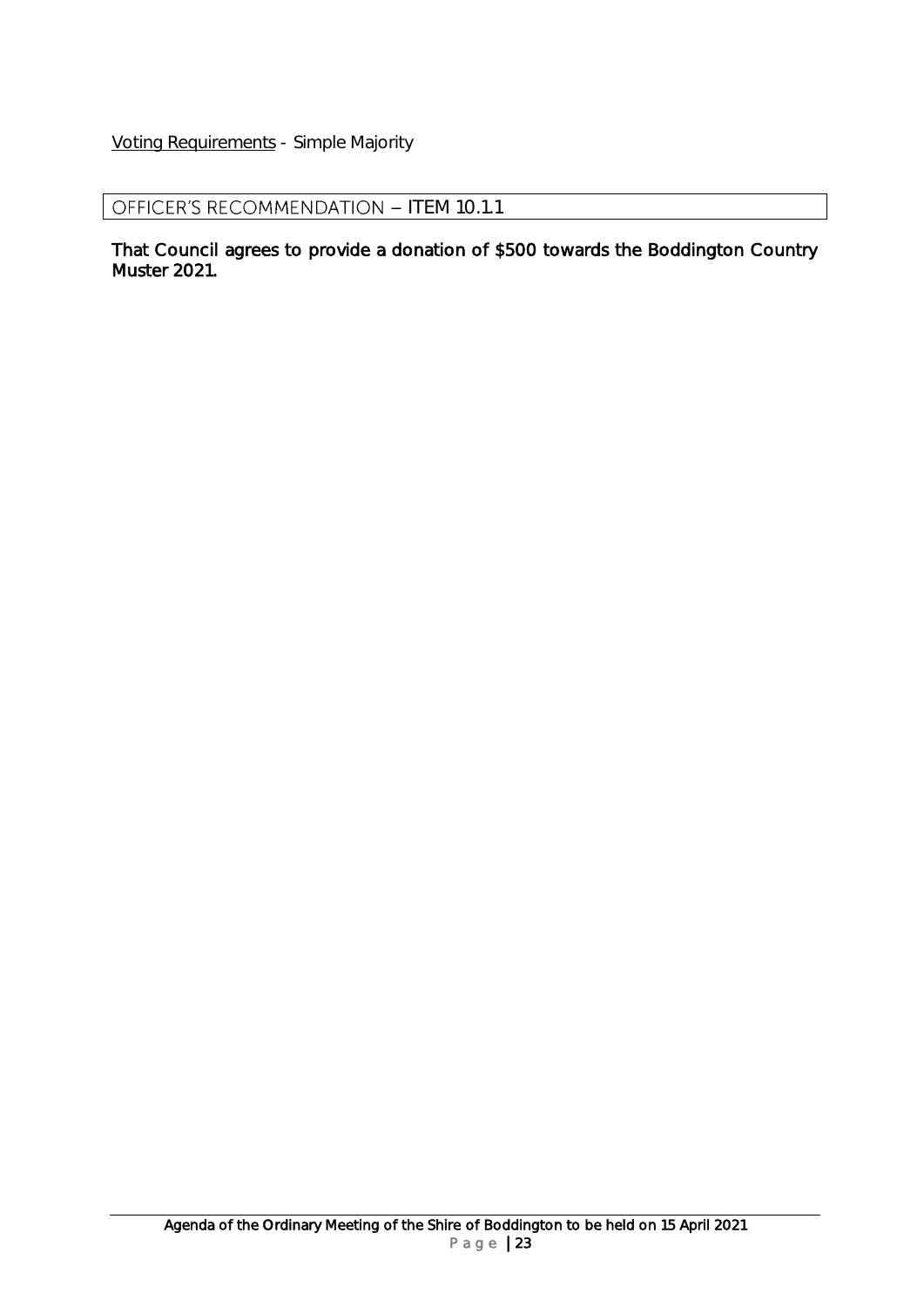#### **BODDINGTON COUNTRY MUSTER 2021**

Proudly presented by WA Country Muster Events - ABN-68 161 104 033

19<sup>th</sup> March 2021

Good Afternoon

We are a small group of musicians and local businesses within the Boddington/Peel region hoping to create an ongoing yearly family event of music, face painters, bouncy castle, food stalls, car displays, Boot Scooting and Rockabilly dancing lessons and displays, together with the local Boddington Whip Cracking girls also giving a display. The date being 1st May, 2021 at the Boddington Rodeo Grounds.

The events objective is to promote the Boddington region, local businesses, and WA country music. To date the event is supported by the Boddington Lions club, Wandering Lions Club, Café 52 together with musicians, Billy Higginson and The Pale Moon Riders and The Straymen with Kathy Carver providing the music. All of whom are fall part of the events committee.

To make this event a success, we obviously will require some funding, with any profits going towards our selected foundation "Bevond Blue".

The promotion of the event will extend to all social media and radio, with flyers displayed throughout local surrounding towns, therefore reaching various regions throughout the Southwest and beyond. Our facebook page is now up and running and so far reaching over 3.2k people on this platform.

Check out our page [7] Boddington Country Muster 2021 | Facebook

For your sponsorship, we would provide several locations throughout the event with your company banners, acknowledgement within all marketing material, together with radio promotions.

Your support would provide the event with beneficial funding to ensure the event is a success and will continue to be a yearly event for years to come.

Please feel free to contact myself, Kathy Carver on 0401 980 497 or email: krcarver@bigpond.com.

Thank you for your time and we look forward to discussing the above with your continued support of the event.

Kind regards

Kathy Carver

Kathy Carver **WA Country Muster Events**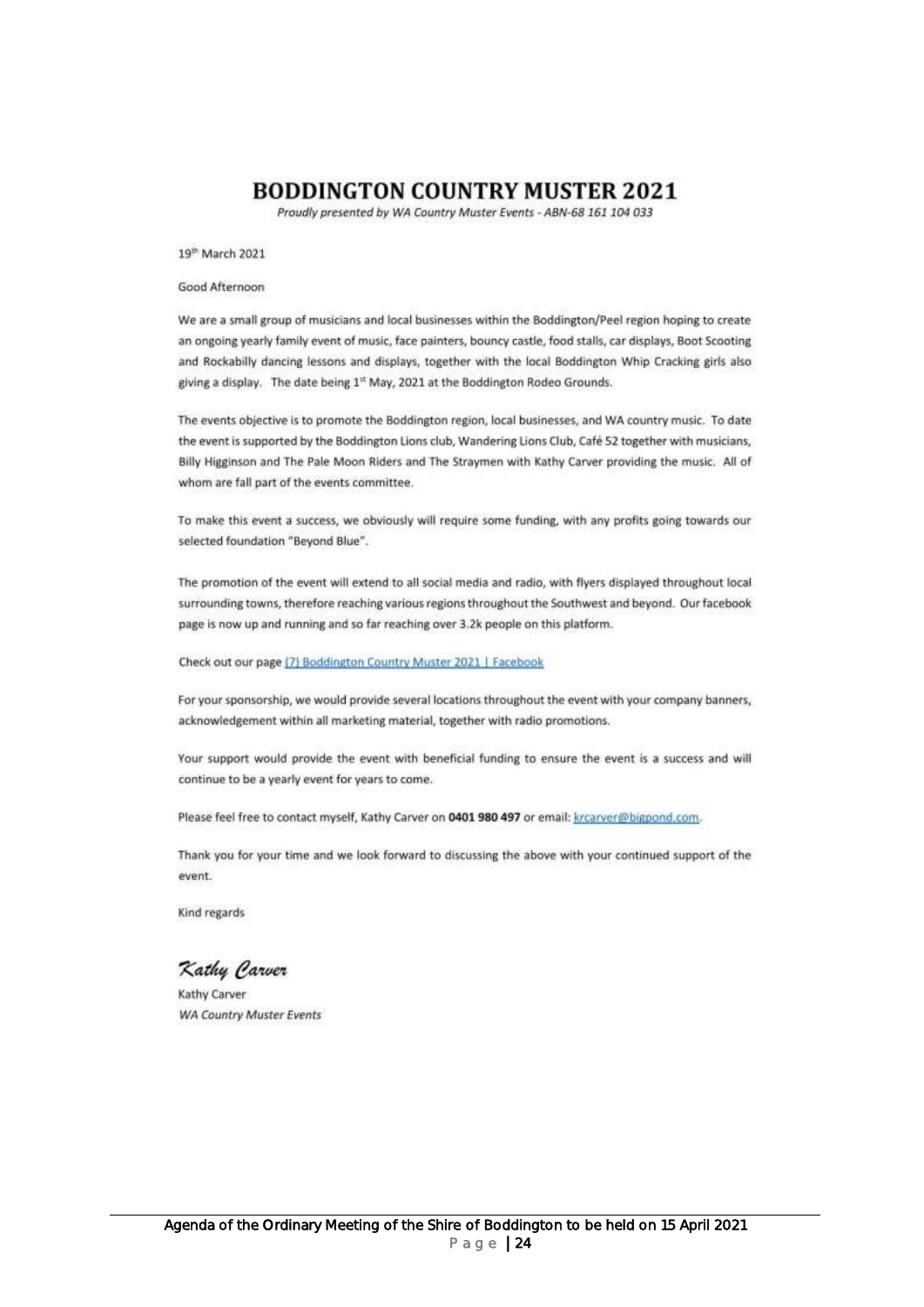

**Move that pursuant to S5.23 (2) (c) as Council is about to discuss a contract entered into that the meeting be closed to members of the public.**